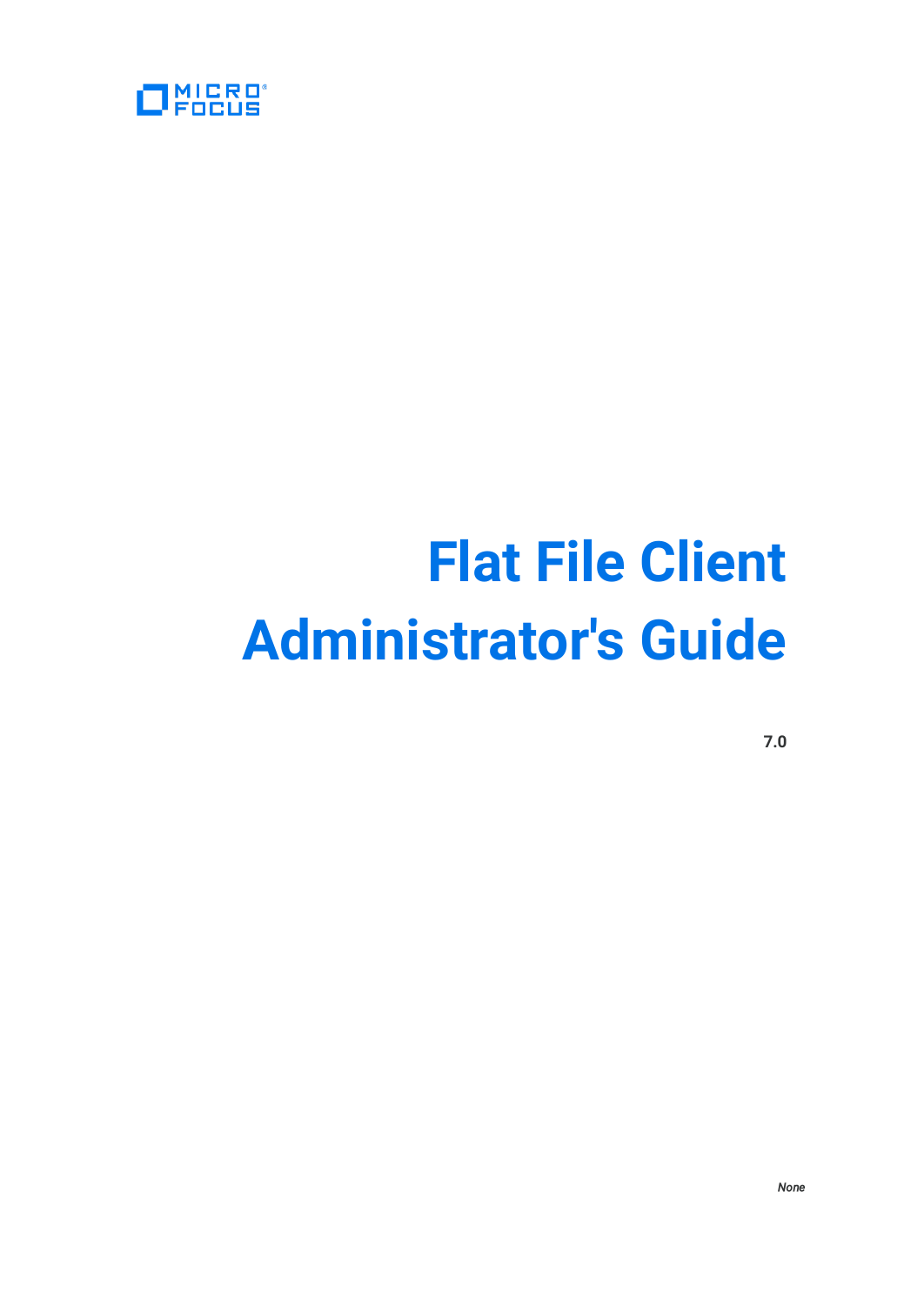# Table of contents

| 3  |
|----|
| 3  |
| 3  |
| 3  |
| 5  |
| 6  |
| 6  |
| 6  |
| 9  |
| 10 |
| 11 |
| 11 |
| 12 |
| 13 |
| 13 |
| 13 |
| 14 |
| 15 |
| 17 |
| 17 |
| 21 |
| 32 |
| 37 |
|    |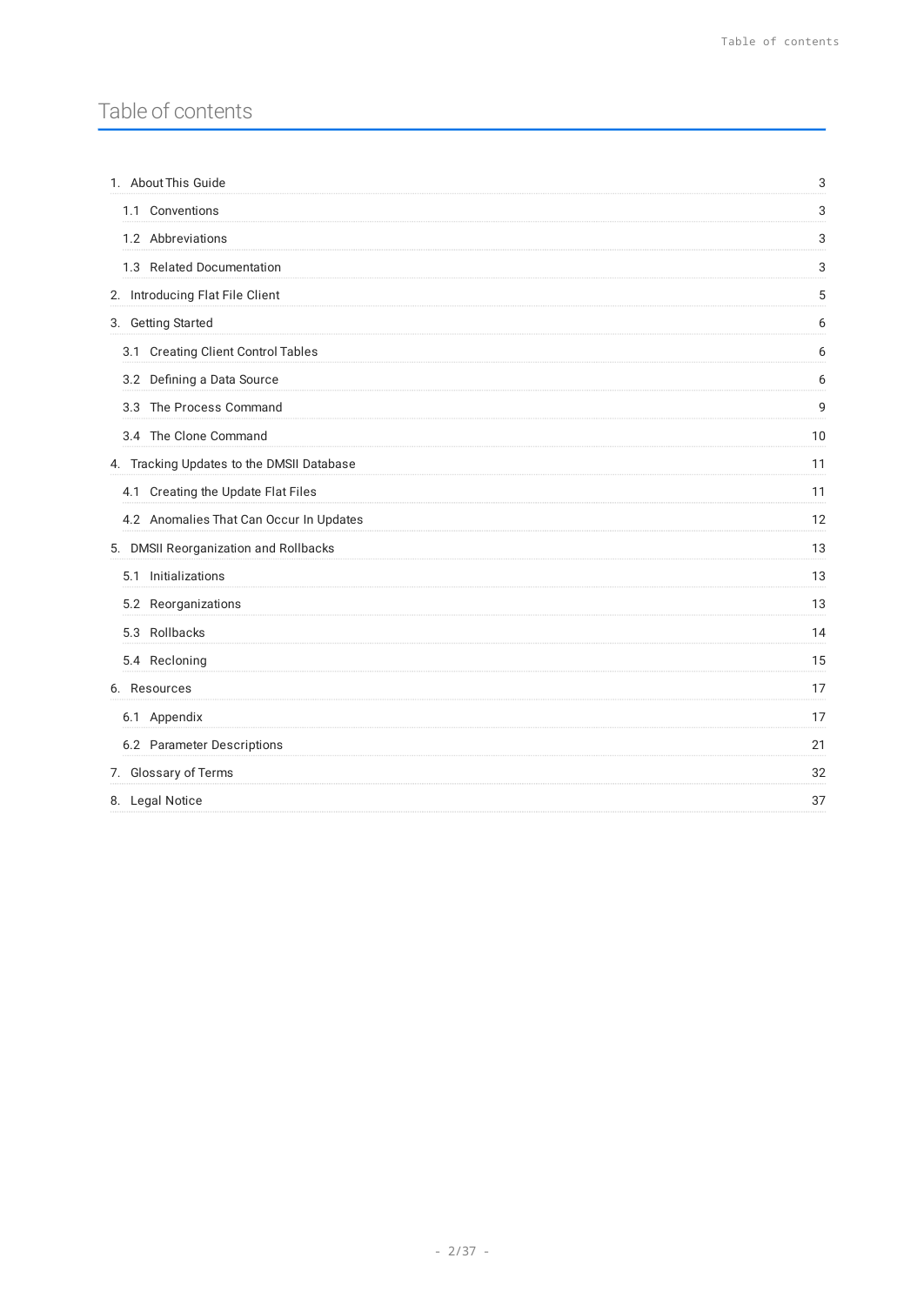# <span id="page-2-0"></span>1. About This Guide

This guide contains instructions for configuring and using Micro Focus Databridge Flat File Client. This preface includes information to help you use this guide.

This guide complements the information found in the Databridge Client Administrator's Guide. Most of the information in that guide also applies to the Flat File Client, so rather than repeat the information in both guides, we will often refer you to the Databridge Client Administrator's Guide for information.

You can use this guide with either the command-line or service-controlled Flat File Client. For information specific to the servicecontrolled Client, see the following topics in the Databridge Client Administrator's Guide or go to the Help menu in the Databridge Client Console and search for these topics:

- Chapter 1: Using the Client Console and the Service •
- Chapter 8: Automating Client Operations with the Service •

To install, configure, and run Databridge, you should be a system administrator familiar with the following:

- $\cdot$  Standard Unisys® operations for MCP-hosted mainframes such as the CS7xxx series, Libra series, ClearPath® NX/LX or A Series
- DMSII databases and Data And Structure Definition Language (DASDL) •
- File layouts and the description of those layouts for the files you will be replicating

# <span id="page-2-1"></span>1.1 Conventions

We may use any of the following conventions and terms in this guide:

| pipe $( \   )$ a choice between items in a command or $  \  $ parameter. When enclosed in braces $( \{ \} )$ , the $  \  $ choice is mandatory. |
|-------------------------------------------------------------------------------------------------------------------------------------------------|
|                                                                                                                                                 |
|                                                                                                                                                 |
|                                                                                                                                                 |
|                                                                                                                                                 |
|                                                                                                                                                 |

# <span id="page-2-2"></span>1.2 Abbreviations

We use the following abbreviations throughout this guide:

# <span id="page-2-3"></span>1.3 Related Documentation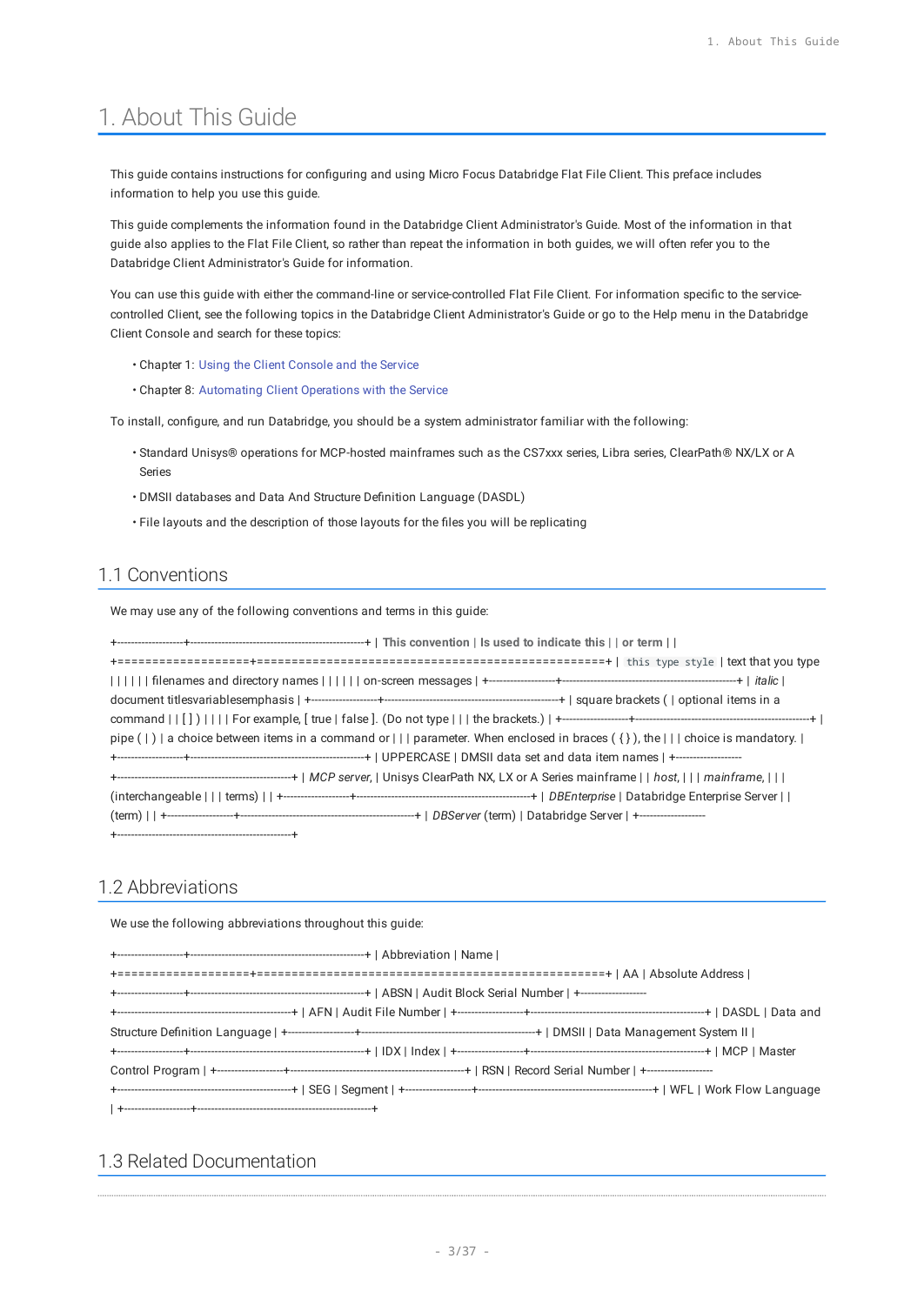When using Databridge, you may need to consult the following resources:

+----------------------+-----------------------------------------------+ | **Databridge product | On the Databridge installation image, the | | documentation** | DOCS folder contains guides for installation, | | | error codes, and administrator\'s guides for | | | each Databridge product. These documents | | | require Adobe Reader for viewing, which you | | | can download from the [Adobe | | | website](http://get.adobe.com/reader/). This | | | documentation, and current technical notes, | | | is also available on the [Attachmate support | | | site](http://support.attachmate.com/manuals/databridge.html). | | | | | | You can also find documentation for | | | Databridge Enterprise Server and the | | | Databridge Client Console in the Help menu. | | | You will need a modern browser to view | | | DBEnterprise documentation. | +----------------------+-----------------------------------------------+ | **CANDE, KEYEDII, | If you are not completely familiar with DMSII | | and Unisys MCP | configuration, refer to your CANDE, KEYEDII | | server | and UNISYS MCP documentation. | | documentation** | | +----------------------+-----------------------------------------------+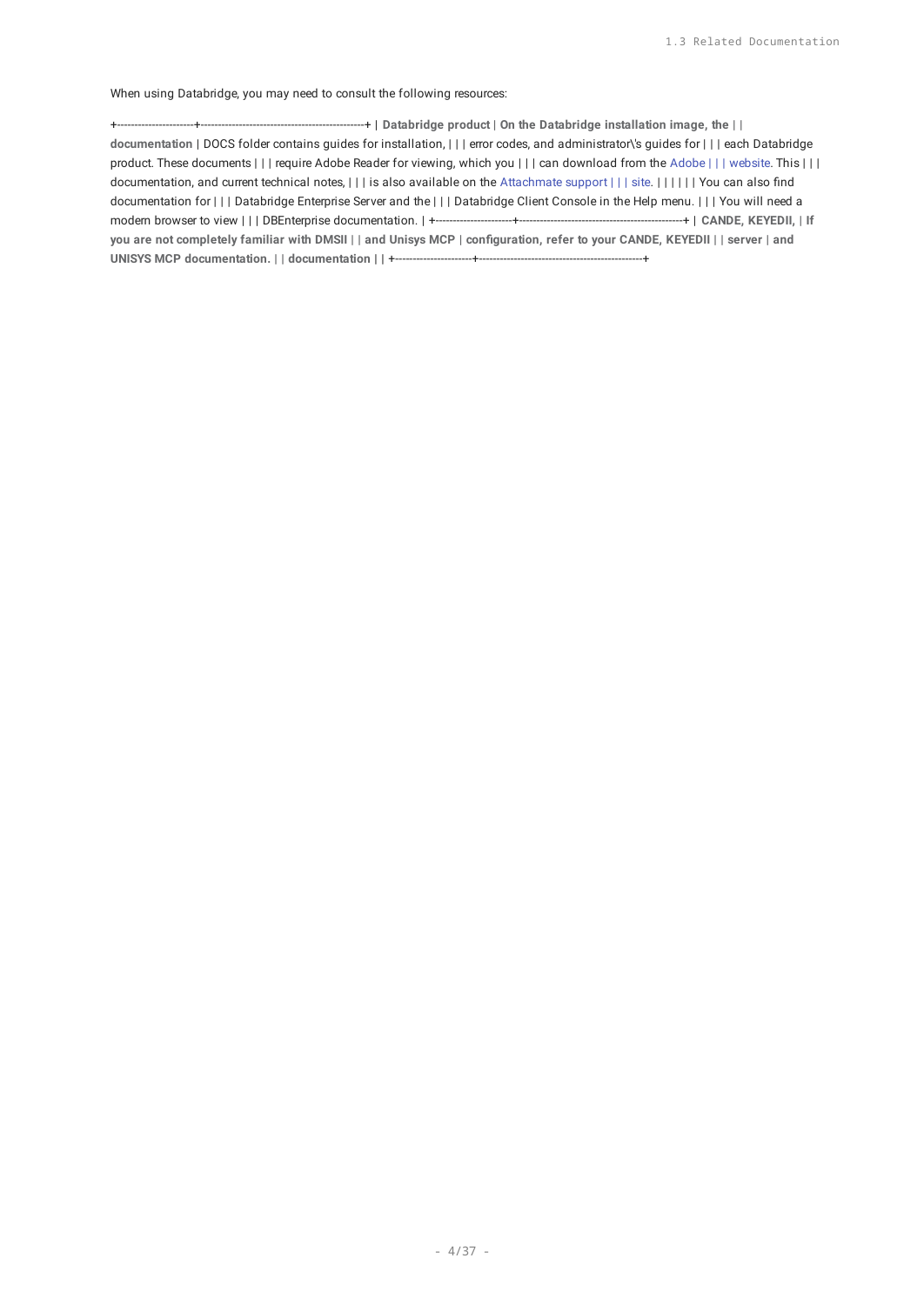# <span id="page-4-0"></span>2. Introducing Flat File Client

Micro Focus Databridge is a combination of host and (optional) client software that provides automated replication of DMSII databases and MCP flat files. All replications occur while the DMSII database is active. After the initial clone, Databridge updates the secondary database, copying only the DMSII data changes from the audit trail.

The Flat File Client (also known as PCSPAN) is simply a Windows implementation of the DBSPAN accessory on the MCP. As is the case with DBSPAN, rather than update the secondary database, the Flat File Client creates data files that contain the data records for the updates. This approach is useful when a Databridge Client does not exist for a particular database or platform or when the data has to be transformed before being loaded into a secondary database.The Flat Client has a very similar architecture to relational database clients such as the SQL Server and the Oracle Clients.

See Chapter 1 in the Databridge Client Administrator\'s Guide, " [Introducing Databridge Client"](https://www.attachmate.com/documentation/databridge-70/client-admin/data/t_22900.html#t_22900), for a description of the Client/Server relationship and the system architecture.

The Flat File Client uses an ODBC database (e.g. SQL Server or mySQL) to store its control tables, which are used to keep track of the state of the replication process and to hold the descriptions of the DMSII and flat file record layouts.

The Flat File Client uses a configuration file that is very similar to the one used by the relational database clients. The main differences are the lack of a bulk loader section and a new section named PCSpan used to hold parameters specific to the Flat File Client.

See Client Configuration Files in the Appendix for a description of the Flat File Client configuration file, and Appendix C: Client Configuration in the Databridge Client Administrator's Guide for common parameters with relational database clients.The Flat File Client implements most of the commands that are used by the relational database clients, except for the generate , refresh , reorg and rowcounts commands..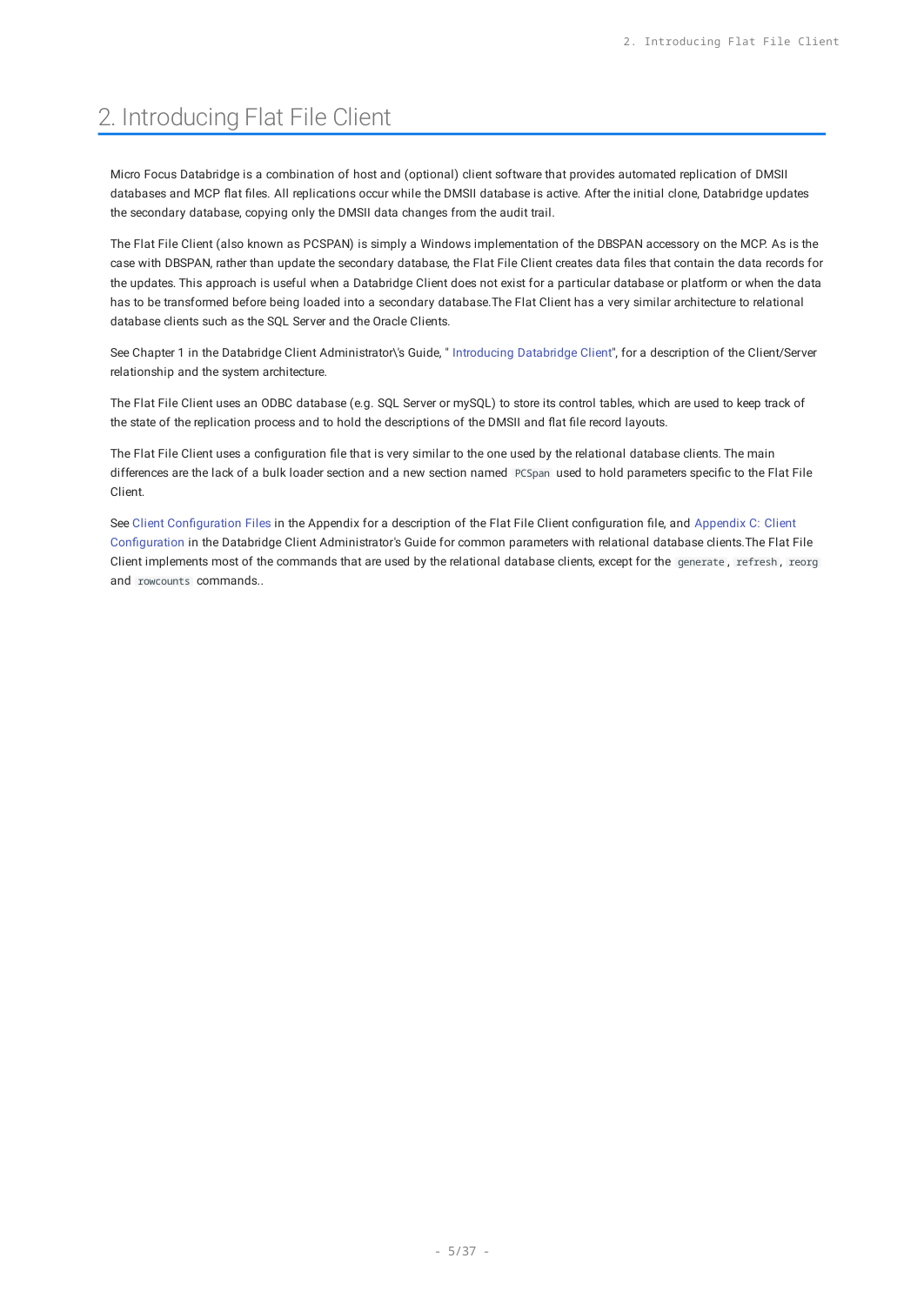# <span id="page-5-0"></span>3. Getting Started

The material in this chapter supplements Chapter 2 of the Databridge Client Administrator's Guide. Most of that material applies equally to the Flat File Client. This chapter simply points out the differences between two clients. As mentioned previously, the Flat File Client uses Client control tables in exactly the same way as relational database clients do. These control tables are common to all clients and they have exactly the same layout. See Databridge Client Control Tables in the Databridge Client Administrator's Guide for a complete description of these tables.

Before you clone a DMSII data source, you must create the Client control tables. Once they're created, you can populate them with DMSII information sent by the Databridge Engine and create the data files that will store your cloned data. The resulting data files are based on information from the Client control tables and any additional customizations you make.

To customize how DMSII data sets get mapped to their corresponding relational database tables, you can use the Client Configurator or you can write user scripts in SQL. The Client Configurator is compatible with command-line operations and can help make reorganizations easier to handle. For more information on the Client Configurator, go to the Help menu in the Client Console. Writing and testing user scripts is typically time-consuming and requires a bit of trial and error. For instructions, see Customizing with User Scripts in the Databridge Client Administrator's Guide.

**In this chapter**

- [Creating Client Control Tables](#page-5-1) •
- Defi[ning a Data Source](#page-5-2) •
- [The Process Command](#page-8-0) •
- [The Clone Command](#page-9-0) •

# <span id="page-5-1"></span>3.1 Creating Client Control Tables

The material in the corresponding section in Chapter 2 (Creating Client Control Tables) of the Databridge Client Administrator's Guide applies to the Flat File Client, except that the command line client has no -W option and the configuration file parameter use\_nt\_authen is not supported. If you are using a Microsoft SQL database, you can use integrated Windows Authentication when creating the ODBC data source. Because it has no bulk loader, the Client does not need this option.The Flat File Client has a dbfixup program that updates your control tables to the current version. It works exactly the way the relational database clients do.

# <span id="page-5-2"></span>3.2 Defining a Data Source

Refer to the material in Chapter 2 of the Databridge Client Administrator's Guide, Defining a Data Source. All information applies to the Flat File Client except for the data table creation and index creation user scripts (these don't apply because no relational database tables are involved).The Databridge Client Administrator's Guide section on Decoding DMSII Dates, Times, and Date/Times applies to the Flat File Client except for this: the dates are written out using the format specified by the span\_date\_format parameter in the [ PCSpan] section of the client configuration file.The Databridge Client Administrator's Guide section on Creating Indexes for Tables does *not* apply to the Flat File Client.The Databridge Client Administrator's Guide section on Adding a Non DMSII Column applies to the Flat File Client; in fact it supports more types of external columns than the relational database clients do in order to remain compatible with DBSPAN. The table below shows the values for all the external column types supported by the Flat File Client.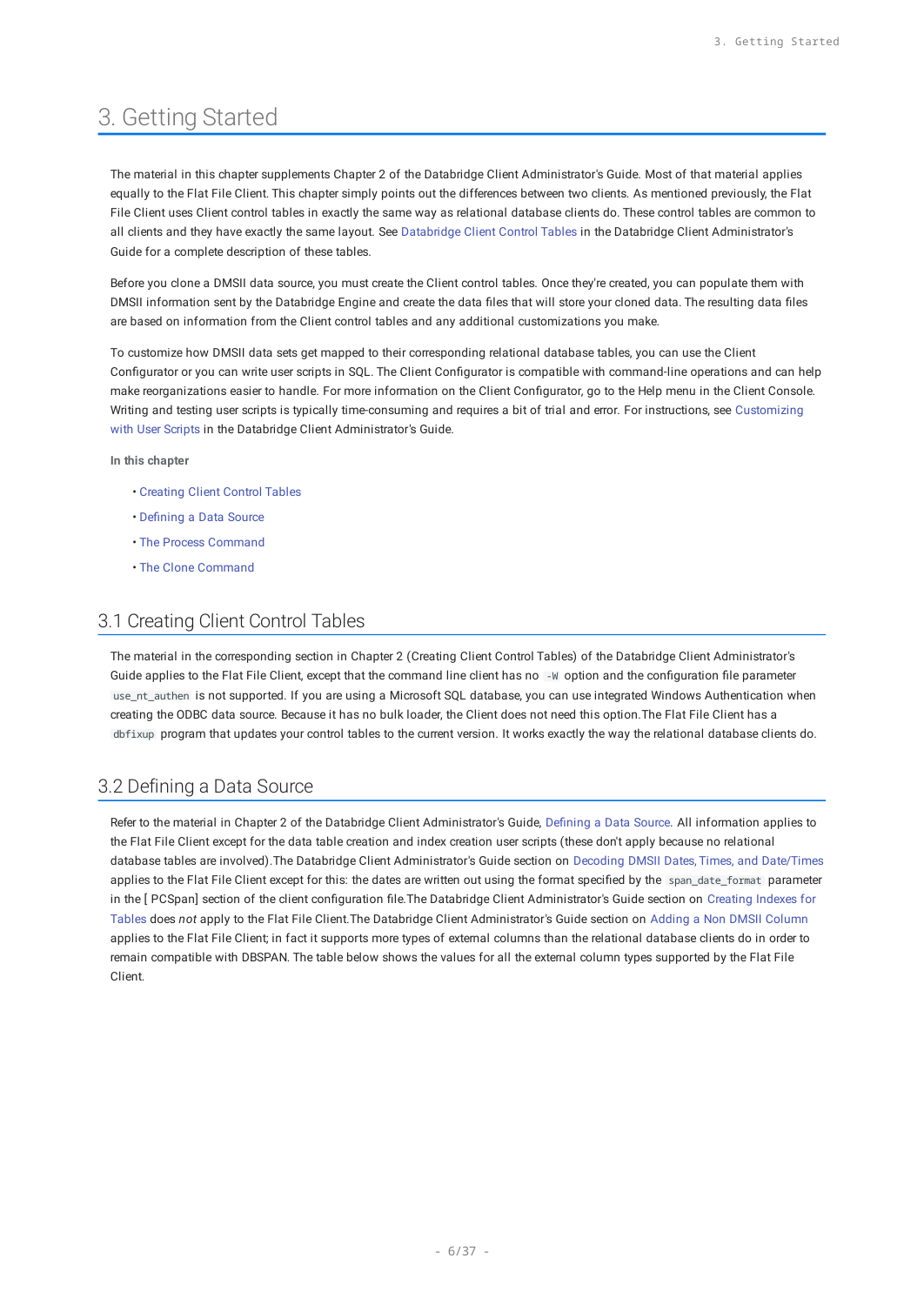### **Note**

The value for the Bit column in this table is equal to the value in the dms\_subtype column of the DATAITEMS Client control table. The exception is bit 14, which results in a dms\_subtype of 0. Bits are numbered from right to left; the right-most bit is 1.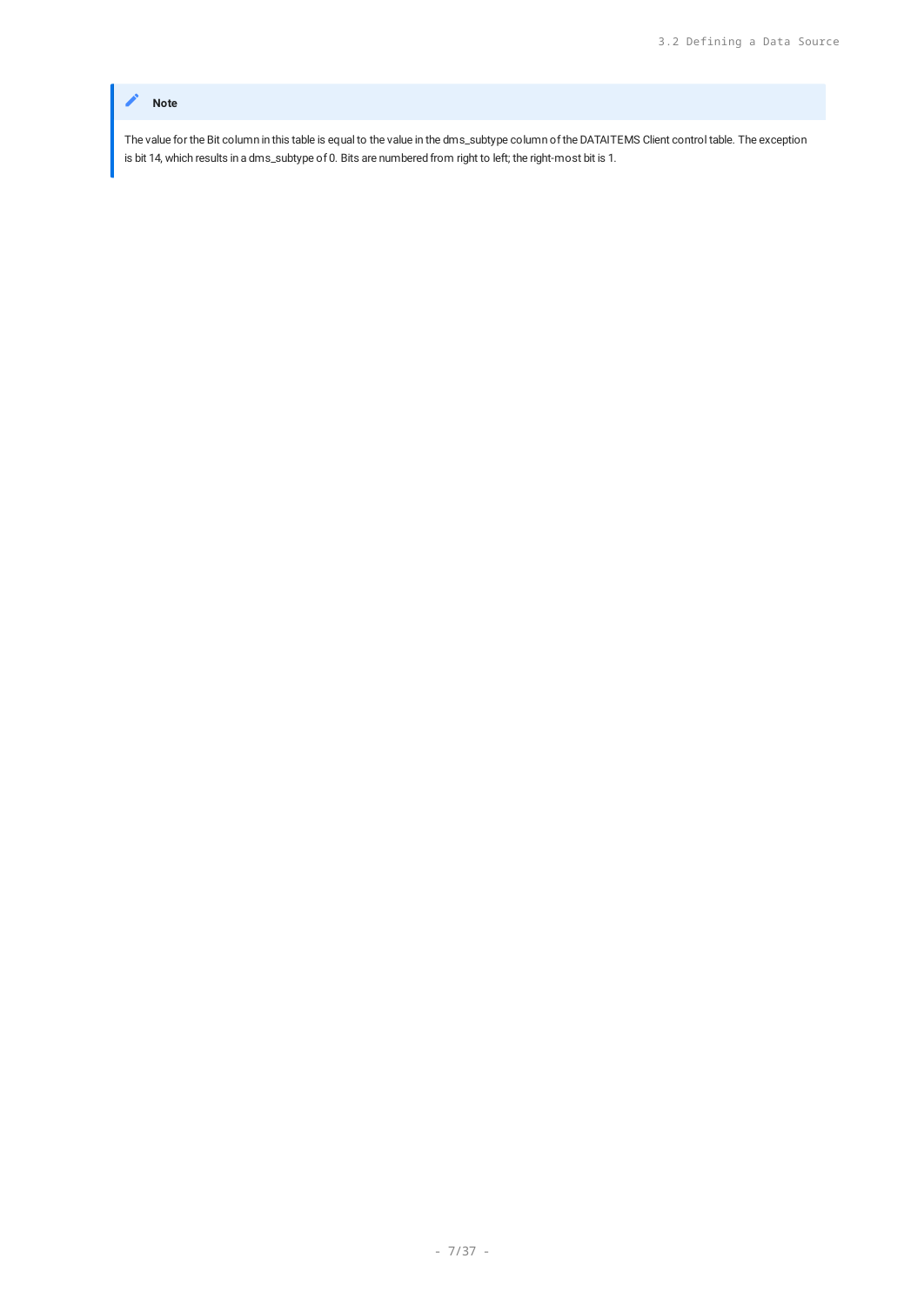| <b>Bit</b> | Value        | User Column<br>Name | Description                                                                                                                                                           |  |
|------------|--------------|---------------------|-----------------------------------------------------------------------------------------------------------------------------------------------------------------------|--|
| 1          | $\mathbf{1}$ | update_type         | Database update type, as follows:                                                                                                                                     |  |
|            |              |                     | • 0 for extract                                                                                                                                                       |  |
|            |              |                     | ∙1 for create                                                                                                                                                         |  |
|            |              |                     | · 2 for delete (bit 10 must also be enabled)                                                                                                                          |  |
|            |              |                     | • 3 for modify                                                                                                                                                        |  |
|            |              |                     | NOTE: You cannot use this value at the same time<br>as bit 11.                                                                                                        |  |
| 2          | 2            | update_time         | Time the update was written to the flat file.                                                                                                                         |  |
| 3          | 4            | update_ts           | N/A                                                                                                                                                                   |  |
| 4          | 8            | audit_ts            | DMSII audit file timestamp. This column is set<br>to NULL during the initial clone.                                                                                   |  |
|            |              |                     | NOTE: You cannot use this bit at teh same time<br>as bit 13.                                                                                                          |  |
| 5          | 16           | audit_filenum       | Audit file number                                                                                                                                                     |  |
| 6          | 32           | audit_block         | Audit block serial number (ABSN)                                                                                                                                      |  |
| 7          | 64           | source_name         | Data source name                                                                                                                                                      |  |
| 8          | 128          | source_id           | Data source identifier as defined in the<br>DATASOURCES Client control table                                                                                          |  |
| 9          | 256          | my_id               | N/A                                                                                                                                                                   |  |
| 10         | 512          | deleted_record      | N/A                                                                                                                                                                   |  |
| 11         | 1024         | update_type         | Expanded database update type as follows:                                                                                                                             |  |
|            |              |                     | 0 for extract                                                                                                                                                         |  |
|            |              |                     | 1 for create                                                                                                                                                          |  |
|            |              |                     | 2 for delete                                                                                                                                                          |  |
|            |              |                     | 3 for modify                                                                                                                                                          |  |
|            |              |                     | NOTE:                                                                                                                                                                 |  |
|            |              |                     | . If you reuse the key for this record, inserting the new duplicate<br>record removes the key.                                                                        |  |
|            |              |                     | • You cannot use this value at the same time as bit 1 or bit 10. Bits<br>10 and 11 are compared in Preserving Deleted Records.                                        |  |
|            |              |                     | . This bit and bit 1 work in the same way, except that this bit<br>preserves the deleted image.                                                                       |  |
| 12         | 2048         | source_id           | Data source identifier as defined in the<br>DATASOURCES Client control table (key item)                                                                               |  |
| 13         | 4096         | audit_ts            | Expanded audit file time. This column contains<br>the DMSII audit file timestamp during updates<br>and the starting time of the data extraction<br>during extraction. |  |
|            |              |                     | NOTE: You cannot use this bit at the same time as<br>bit 4.                                                                                                           |  |
| 14         | 8192         | user_column1        | Generic user column whose entry is left as NULL.                                                                                                                      |  |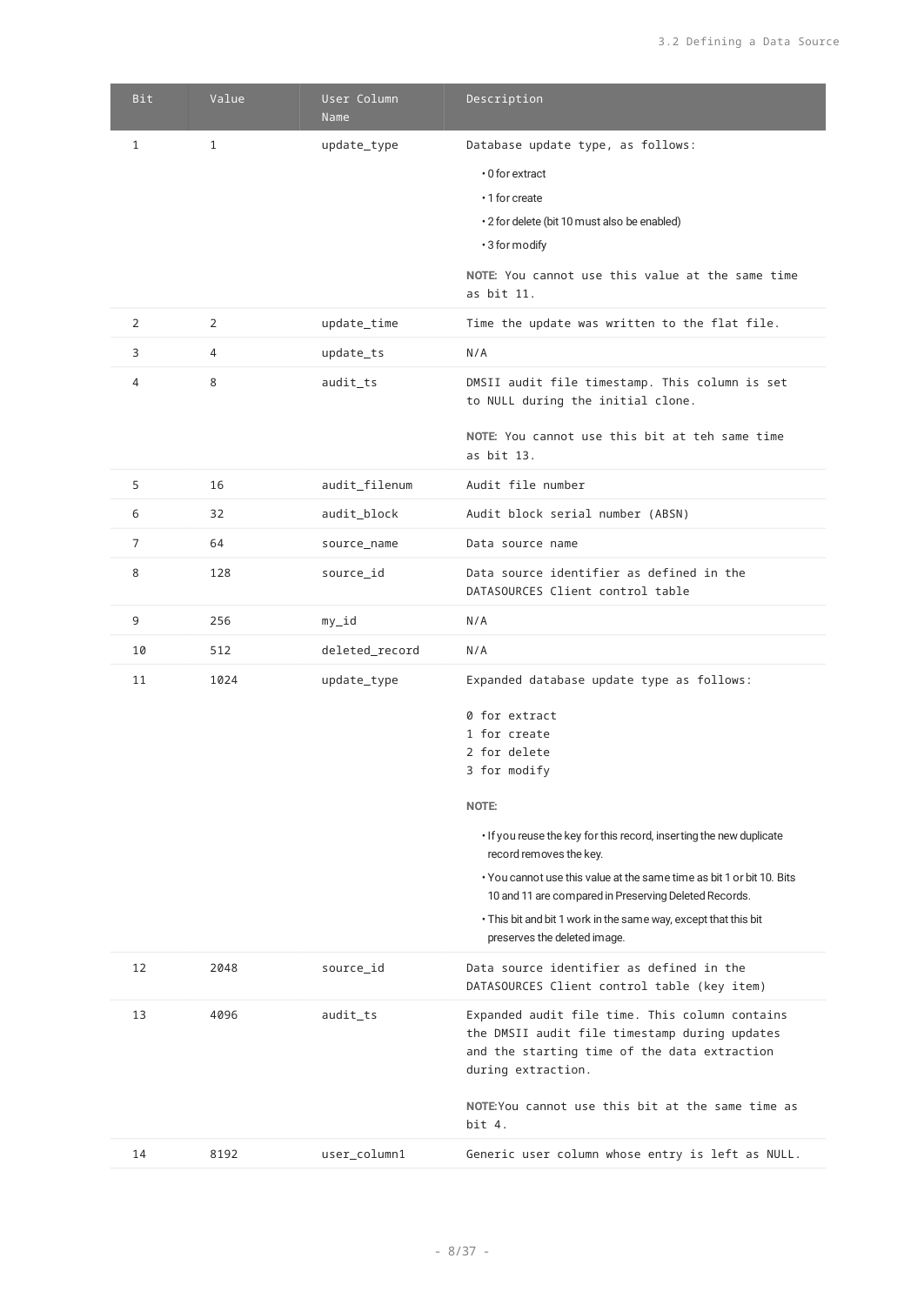| 15 | 16384     | sequence_no  | N/A                                                                                                                                                                                                                      |
|----|-----------|--------------|--------------------------------------------------------------------------------------------------------------------------------------------------------------------------------------------------------------------------|
| 16 | 32768     | delete_segno | N/A                                                                                                                                                                                                                      |
| 17 | 65536     | create_time  | Time when the record was created in the flat<br>file (PC time).                                                                                                                                                          |
| 18 | 131072    | user column2 | Generic user column whose entry is left as NULL.                                                                                                                                                                         |
| 19 | 262144    | user_column3 | Generic user column whose entry is left as NULL.                                                                                                                                                                         |
| 20 | 524288    | user_column4 | Generic user column whose entry is left as NULL.                                                                                                                                                                         |
| 21 | 1048576   | change_code  | The one letter change code for an update A=Add,<br>D=Delete, M=Modify                                                                                                                                                    |
| 22 | 2097152   | strnum       | The structure number for the data set.                                                                                                                                                                                   |
| 23 | 4194304   | strname      | The data set name.                                                                                                                                                                                                       |
| 24 | 8388608   | rectype      | The record type for variable format data sets.                                                                                                                                                                           |
| 25 | 16777216  | modflag      | A flag that indicates if an update is part of a<br>MODIFY BI/AI pair. A value of 1 for an ADD or a<br>DELETE, indicates that the ADD was originally<br>the AI or DELETE was originally the BI of a<br>MODIFY BI/AI pair. |
| 26 | 33554432  | mode         | The mode of the data set as stored in the<br>ds_mode column of the DATASETS Client control<br>table. 0=CLONE, 1=FIXUP, 2=UPDATE.                                                                                         |
| 27 | 67108864  | $fmt\_level$ | The format level for the data set.                                                                                                                                                                                       |
| 28 | 134217728 | audit_seq    | The segment number of the audit location within<br>the audit file (audit_seq column in DATASETS<br>Client control table)                                                                                                 |
| 29 | 268435456 | audit_inx    | The index of the audit location within the<br>segment of the audit file (audit_inx column in<br>DATASETS Client control table)                                                                                           |
| 30 | 536870912 | stacknbr     | The stack number of the corresponding task on<br>the MCP.                                                                                                                                                                |

#### **Note**

Values for All the Externals Column Types Supported by the Flat File Client

# <span id="page-8-0"></span>3.3 The Process Command

The process command is the main command of the Databridge Flat File Client. It creates the flat files for all data set tables whose active column is 1 in the corresponding entries of the DATASETS Client control table. Since the define command initializes the ds\_mode column, all the selected data sets are cloned the first time you run a process command.

#### **Note**

If you do not select specific data sets in the data set global mapping script, the Databridge Client automatically clones all data sets except for remaps, the restart data set, and the global data set. This operation may take a very long time and require a lot of disk space.

You can schedule the process command to update the Databridge flat files. The schedule becomes effective after you run the process command for the first time. For more information, see Scheduling Updates in the Databridge Client Administrator's Guide.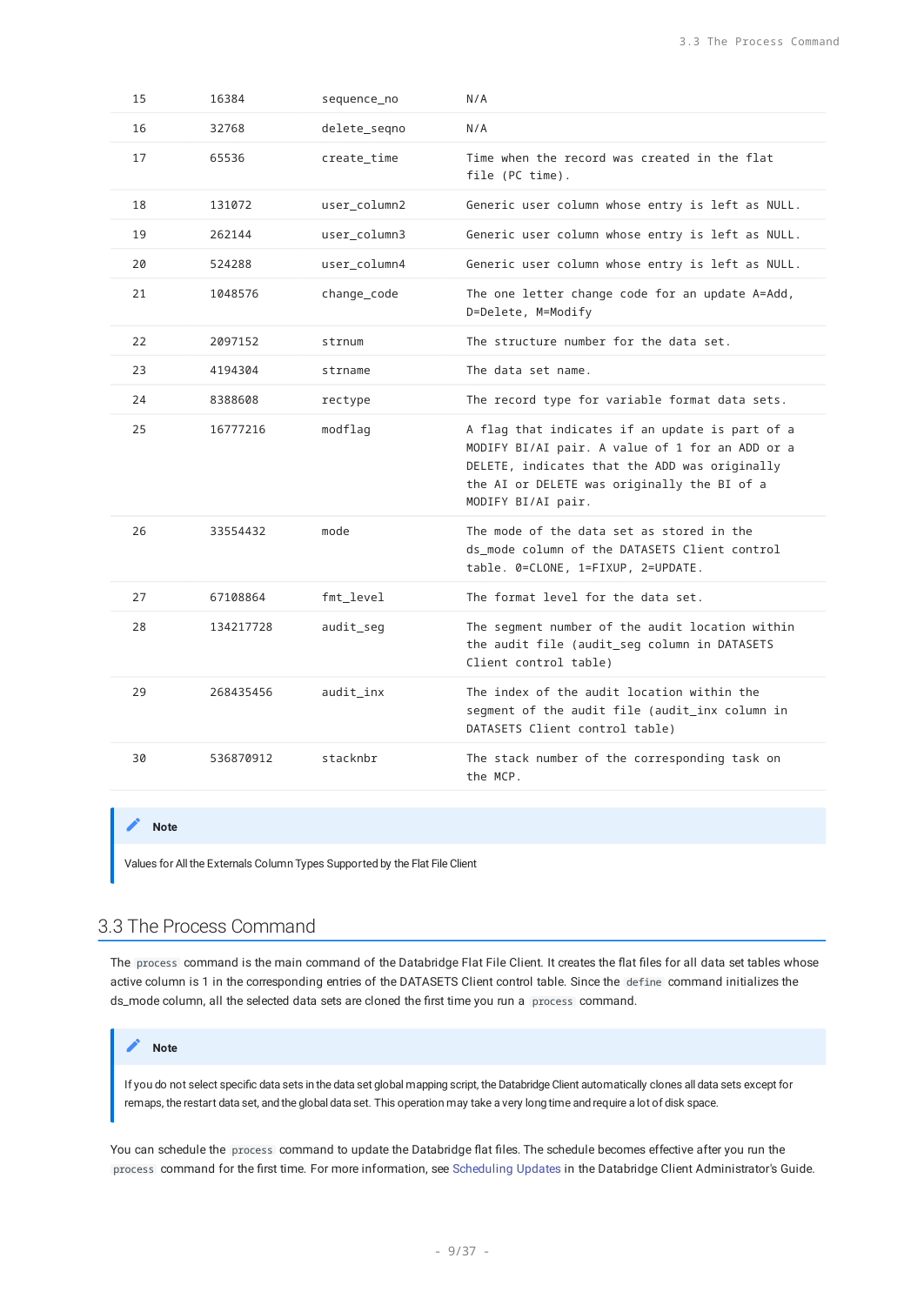To create the Databridge extract, fixup, and update files using the command line Flat File Client's process command, you must first make sure that the current directory is set to the working directory you created for this data source. If you start the run from the Client Console, you do not have to deal with such details. You simply initiate a process command using the Data Source menu.The remainder of the material in The Process Command section of the Databridge Client Administrator\'s Guide applies to the Flat File Client. You can control the locations of the flat files using the [PCSpan] section parameters extract\_dir , fixups\_dir and update\_dir . By default, all files are written to the working directory. If you want to keep them separate, you can specify different directories such as \"extracts\", \"fixups\" and \"updates\". The names normally will be relative to the working directory. Thus in the above example, the client would create three subdirectories in the working directory. The files will have similar names, which can be made to include some metadata by using the file name mask. See the filename\_mask parameter described in Appendix A.

# <span id="page-9-0"></span>3.4 The Clone Command

Refer to The Clone Command in Chapter 3: Cloning a DMSII Database of the Databridge Client Administrator's Guide for more information.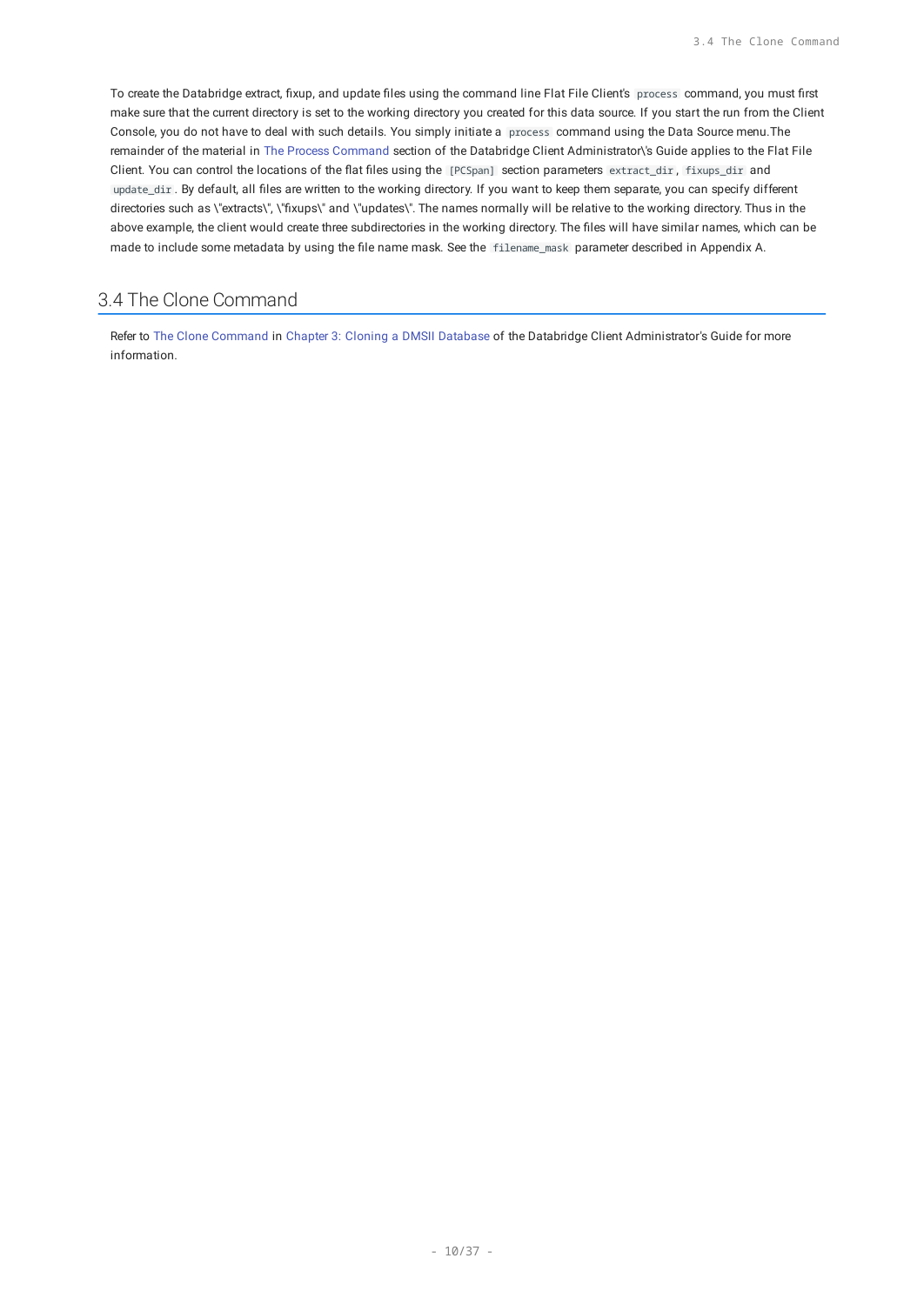# <span id="page-10-0"></span>4. Tracking Updates to the DMSII Database

This chapter covers the tracking of updates to the DMSII database by the Databridge Flat File Client. The Flat File Client tracks updates to a data set (or a table mapped from a data set) by writing them to a flat file that contains some meta-data columns that identify things like the update type. This is very similar to the concept of history tables that the relational database clients support.In addition, it explains how to deal with DMSII reorganizations.

**In this chapter**

- [Creating the Update Flat Files](#page-10-1) •
- [Anomalies That Can Occur In Updates](#page-11-0) •

# <span id="page-10-1"></span>4.1 Creating the Update Flat Files

The system tracks DMSII updates by adding a record that contains the DMSII record data to the corresponding flat file with some meta-data columns added. Updates that involve the addition, deletion, or modification of a record are represented by a column that specifies the update type and the actual record data. The Flat File Client offers two choices for this column, mainly the numeric update\_type column or the single character change\_code column that the DBSPAN accessory uses. See the table in Defining a Data Source of this manual for details on these columns.

Extracts, fixups and updates can be written to the same set of files (one per table) or to a different set of files (one set for extracts, one for fixups, and one for updates). The directories where these files reside are defined by the extracts\_dir , fixups\_dir and updates\_dir parameters in the [PCSpan] section of the Client Configuration Files. They are described in Client Configuration Files in the Appendix of this manual. If using a single set of files, you will likely want to include the mode column in the files.

You can save updates in the Databridge Flat File Client data files by executing the process command each time you want to process the updates, or you can schedule a process command. See Scheduling Updates in Chapter 4 of the Client Administrator's Guide for details on scheduling.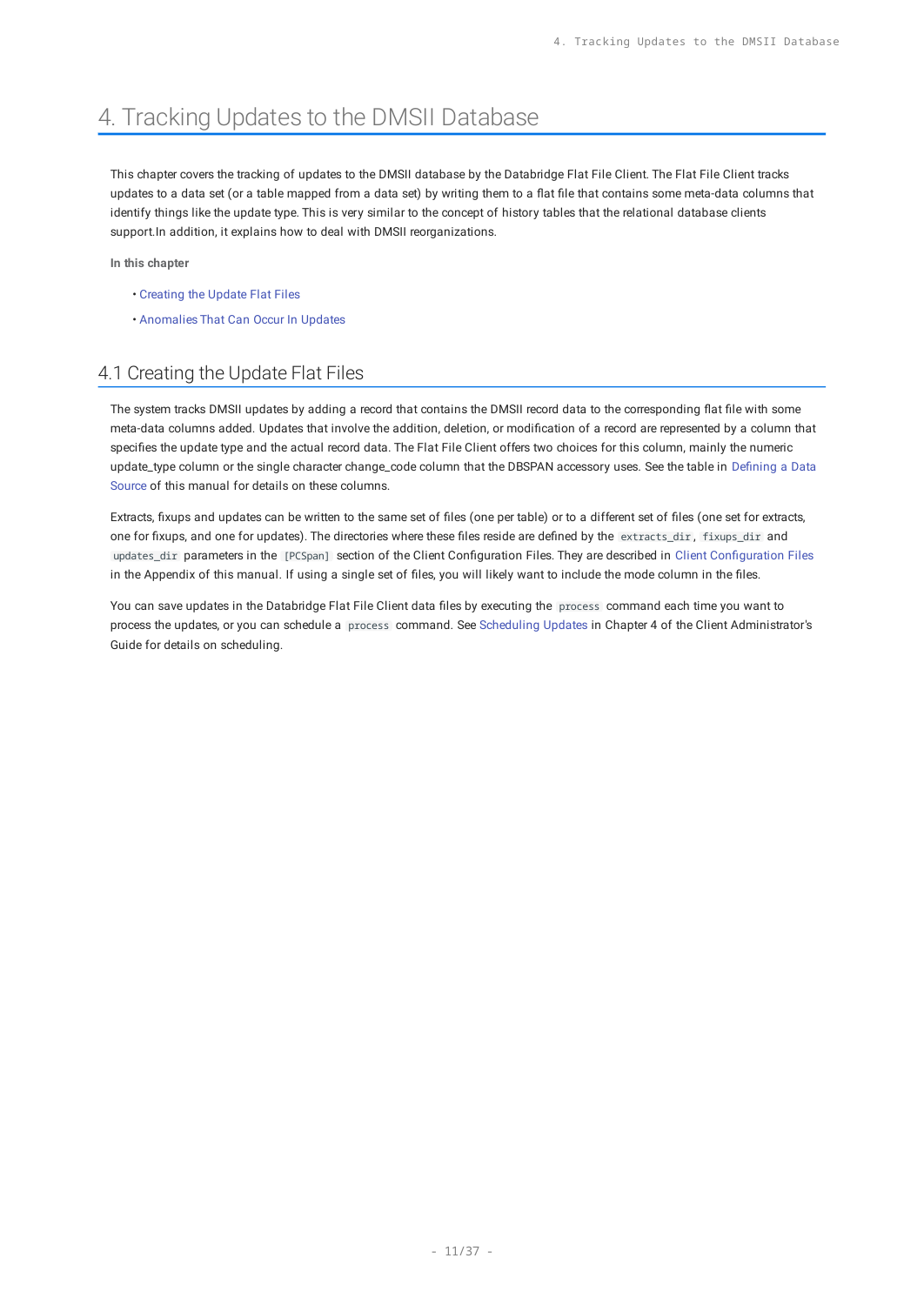# <span id="page-11-0"></span>4.2 Anomalies That Can Occur In Updates

When the Databridge Flat File Client updates the data files, the following anomalies can occur:

| Last quiet<br>point (QPT) in<br>an audit file | When processing an update transaction group since the last quiet point,<br>DBEngine or DBEnterprise does the following when it reaches the end of the<br>last available audit file:<br>• Aborts the current transaction group so that the updates are rolled back. These are not duplicate<br>updates, but updates that could not be committed. These updates will be reapplied the next time you<br>run a process command.<br>. Sends the Databridge Client a status indicating that the transaction group was rolled back. Upon<br>receiving this status, the Databridge Client does not display any messages. In this case the updates in<br>the transaction group are not appended to the data files.                     |
|-----------------------------------------------|-------------------------------------------------------------------------------------------------------------------------------------------------------------------------------------------------------------------------------------------------------------------------------------------------------------------------------------------------------------------------------------------------------------------------------------------------------------------------------------------------------------------------------------------------------------------------------------------------------------------------------------------------------------------------------------------------------------------------------|
| Host<br>application<br>rolls back<br>changes. | If a host application encounters an error condition while updating the<br>DMSII database, it rolls back all of the changes it made. In this case,<br>DBEngine aborts the updates when it finds the aborted transaction<br>indication in the audit file. DBEngine handles the situation in one of two<br>ways based on the setting of the Engine control file parameter CONVERT<br>REVERSALS TO UPDATES:<br>1. If CONVERT REVERSALS TO UPDATES is FALSE (the default setting), DBEngine sends an abort<br>transaction status to the Databridge Client and then reprocesses the transaction group, excluding any<br>updates by the program(s) that rolled back its updates. In this case, no data in the aborted transaction is |
|                                               | written to the data files.<br>2. If CONVERT REVERSALS TO UPDATES is TRUE, DBEngine will continue to process the audit file,<br>converting the items marked as reversals to normal updates, in a manner similar to the method<br>employed by DMSII. (DMSII aborts transactions by reversing the updates previously done. Thus an<br>ADD will be reversed to a DELETE, a DELETE reversed to ADD, MODIFY to a MODIFY using the Before<br>Image). All updates, including those that were aborted and their reversals, are written to the data files.                                                                                                                                                                              |

In order to handle these situations, the Flat File Client uses temporary files to hold the updates in a transaction group. Upon getting a COMMIT from the Databridge Engine (we use this term to refer to both DBServer on the MCP and Databridge Enterprise Server), it appends the updates for all the tables that were updated to the corresponding data files. In the case of getting an ABORT from the Databridge Engine, it does not update the data files. In both cases, the temporary files are invalidated so that they get overwritten when the Client gets the next group of updates.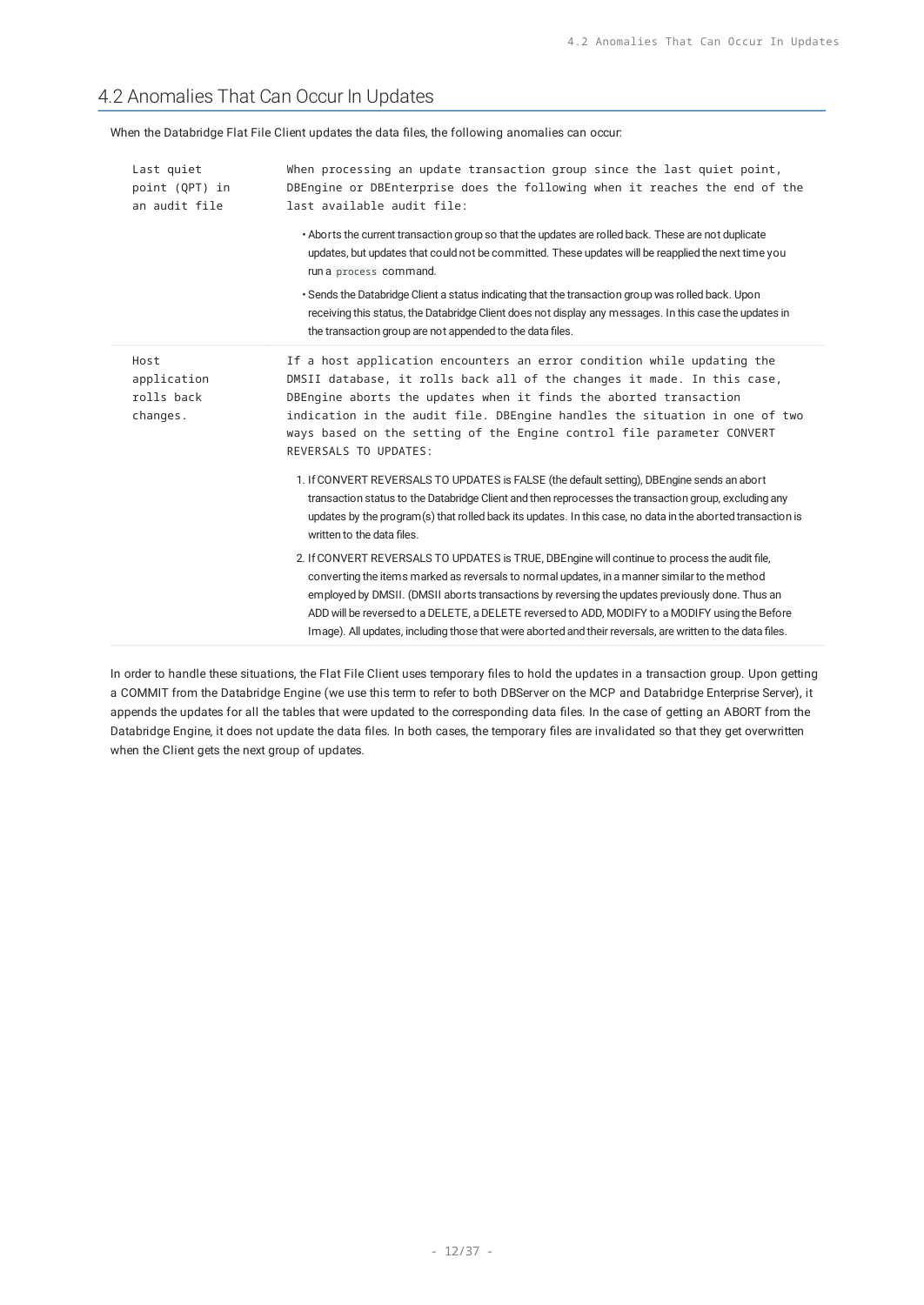# <span id="page-12-0"></span>5. DMSII Reorganization and Rollbacks

This section lists changes that can occur to the DMSII database, how those changes affect the Databridge Flat File Client control and data files, and how to handle them in the Client. For instructions on handling a DMSII reorganization on the host, see " [Prepare](https://www.attachmate.com/documentation/databridge-70/host/data/t_25283.html#t_25283) [for a DMSII Reorganization"](https://www.attachmate.com/documentation/databridge-70/host/data/t_25283.html#t_25283) in Chapter 11 of the Databridge Host Administrator\'s Guide.

**In this chapter**

- [Initializations](#page-12-1)
- [Reorganizations](#page-12-2) •
- [Rollbacks](#page-13-0) •
- [Recloning](#page-14-0)

# <span id="page-12-1"></span>5.1 Initializations

A DMSII initialization occurs when a DMSII data set is purged of its records. When a data set is initialized, the Databridge Engine sends the Databridge Client a stateinfo record with a mode value of 4. The Databridge Client performs the actions described below after displaying the following message:

DataSet

```
 name[/
 rectype] has been purged
```
The Client deletes all of the files belonging to this data set and re-creates them, effectively purging the files of all records. When DBEngine is done sending stateinfo records, it sends a status of DBM\_PURGE(21), causing the client to display the following message:

DataSets purged by DBEngine

The normal update processing will repopulate them.

::: {.note} An initialization does not change the data set format level in the DMSII database. :::

# <span id="page-12-2"></span>5.2 Reorganizations

Although there are basically three types of DMSII database reorganizations (see Chapter 11: DMSII Reorganizations and Rollbacks in the Databridge Host Administrator\'s Guide) --- record format conversion, file format conversions, and garbage collection reorganizations --- the types of reorganizations are not as important as whether the reorganization changes record layouts or record locations, as follows:

- DMSII record format conversions change record layouts. When a data set is affected by a record format conversion, you must apply parallel changes to the flat file layouts. See Managing DMSII Changes to Record Layout in the Databridge Client Administrator's Guide.
- DMSII file format conversions and garbage collection reorganizations change record locations. Only certain data sets require recloning in this case. See DMSII Changes to Record Locations in the Databridge Client Administrator's Guide.

#### **Note**

Filler substitutions are handled the same way record format reorganizations are. In a filler substitution, the item count changes.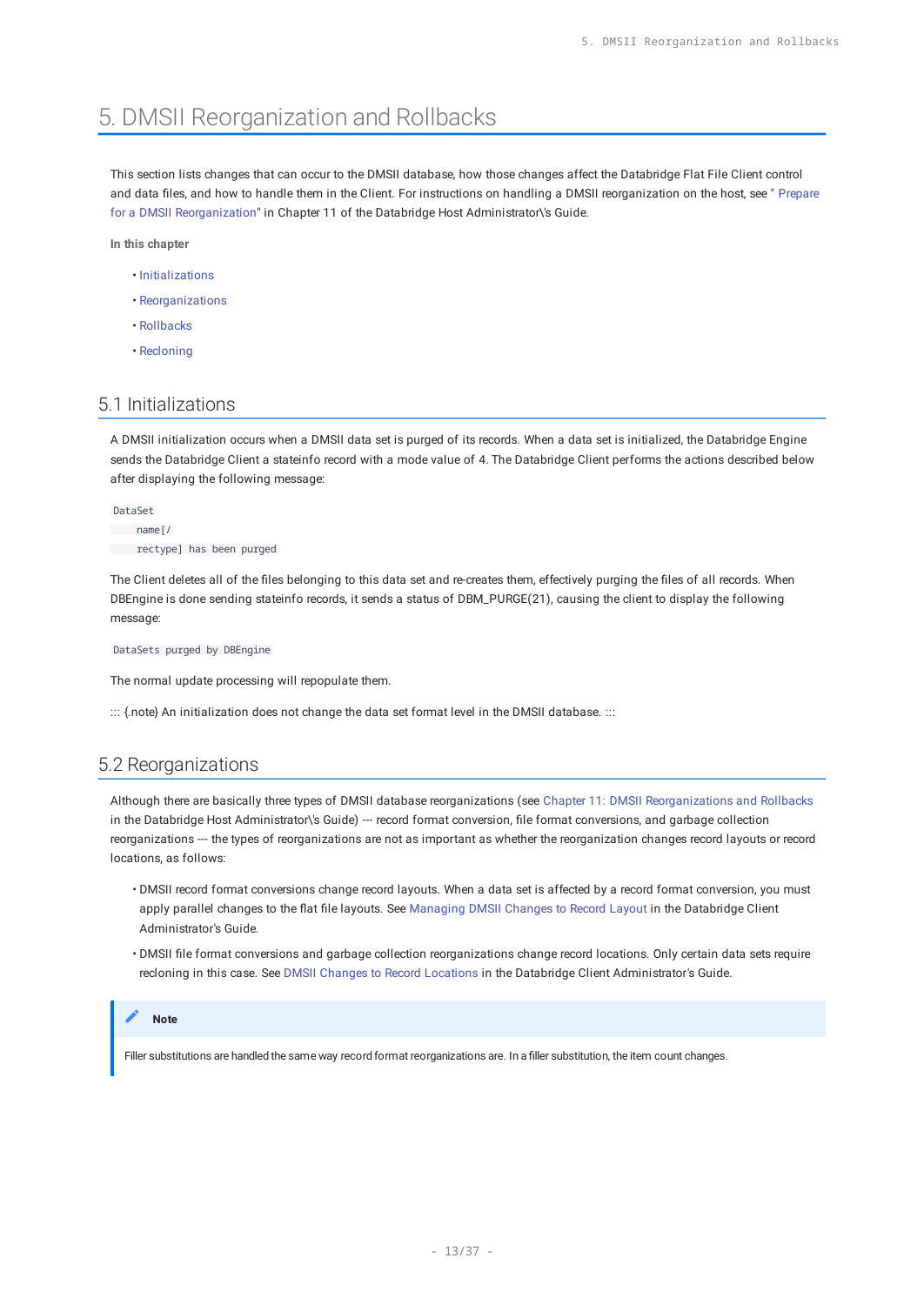#### 5.2.1 Managing DMSII Changes to Record Layout {#b1iqosl1}

Use this procedure if a DMSII reorganization changes the layout of records. DMSII record layouts are changed in the following circumstances:

- Record format conversion (also called structural reorganization in this section)
- Filler substitutions •

When the Databridge Engine notifies the Databridge Client that the layout of records have changed, the Databridge Client returns a message for each reorganized data set and then prompts you to run a redefine command. It then returns an exit\_status value of 2 (DMSII reorganization). The redefine command can determine whether the layout for the data tables have been affected by the DMSII layout change and if the affected data sets need to be recloned. (For more information about what the redefine command does, refer to the Databridge Client Administrator's Guide's section About the redefine Command.

#### 5.2.2 To run the redefine command

If you use the Client Configurator to customize the table layouts, skip steps 1 through 4 and run the Client Configurator instead. It will perform the same actions as the redefine command, but will also allow you to make customizations.

If the DMSII changes are extensive or complex, we recommend that you back up the Client control tables first, before proceeding.

Modify user scripts as required by the host layout changes.

Run the redefine command as follows:

dbutility redefine datasource

If the redefine command results in errors because the user scripts were improperly updated, run a reload command using the unload file created in step 1 (or the unload file created by the redefine command itself, if you skipped step 1) to restore the control tables. Correct the user scripts and rerun the redefine command until no errors result.

Unless you use the filename\_mask parameter to make the file names unique, you will need to move the data files affected by the reorganization to a backup directory, as the new files will have different record layouts. When you are ready, switch the ds\_mode column of any data set whose ds\_mode is 31 back to 2. Unlike the relational database client there is no reorg command that does this.

#### dbutility process datasource

The same principles apply to the user data files which include AA Values used as keys by the applications that process the files created by the Flat File Client. If the ds\_mode column in the corresponding row in the DATASETS Client control table is 0, the data set will be recloned, which means that all data files associated with the data set will be repopulated with extracts. Refer to " [Recloning"](https://www.attachmate.com/documentation/databridge-70/client-admin/data/t_19837.html#t_19837) in Chapter 5 of the Databridge Client Administrator\'s Guide for details on when you need to reclone data sets.

### <span id="page-13-0"></span>5.3 Rollbacks

A DMSII \"rollback\" describes restoring the DMSII database to an earlier point in time to correct a problem. While restoring the DMSII database, replication stops. You must then restart the Client to resume replication. If the Client has processed updates after the DMSII restore point, this replicated data will be wrong. Upon finding bad information in the stateinfo, the Databridge Engine typically returns a message stating that a rollback has occurred. To resolve this problem, the user data files must also be restored (to the DMSII restore point or earlier). If the Client hasn't processed updates after the DMSII restore point, no action is required. This can often be the case as the Client tends to lag behind the DMSII database by several audit files.The easiest way to achieve this is to periodically save off the unprocessed data files and keep track of the stateinfo in case you have to restore the files to their earlier state. You can save the stateinfo by unloading the Client control tables.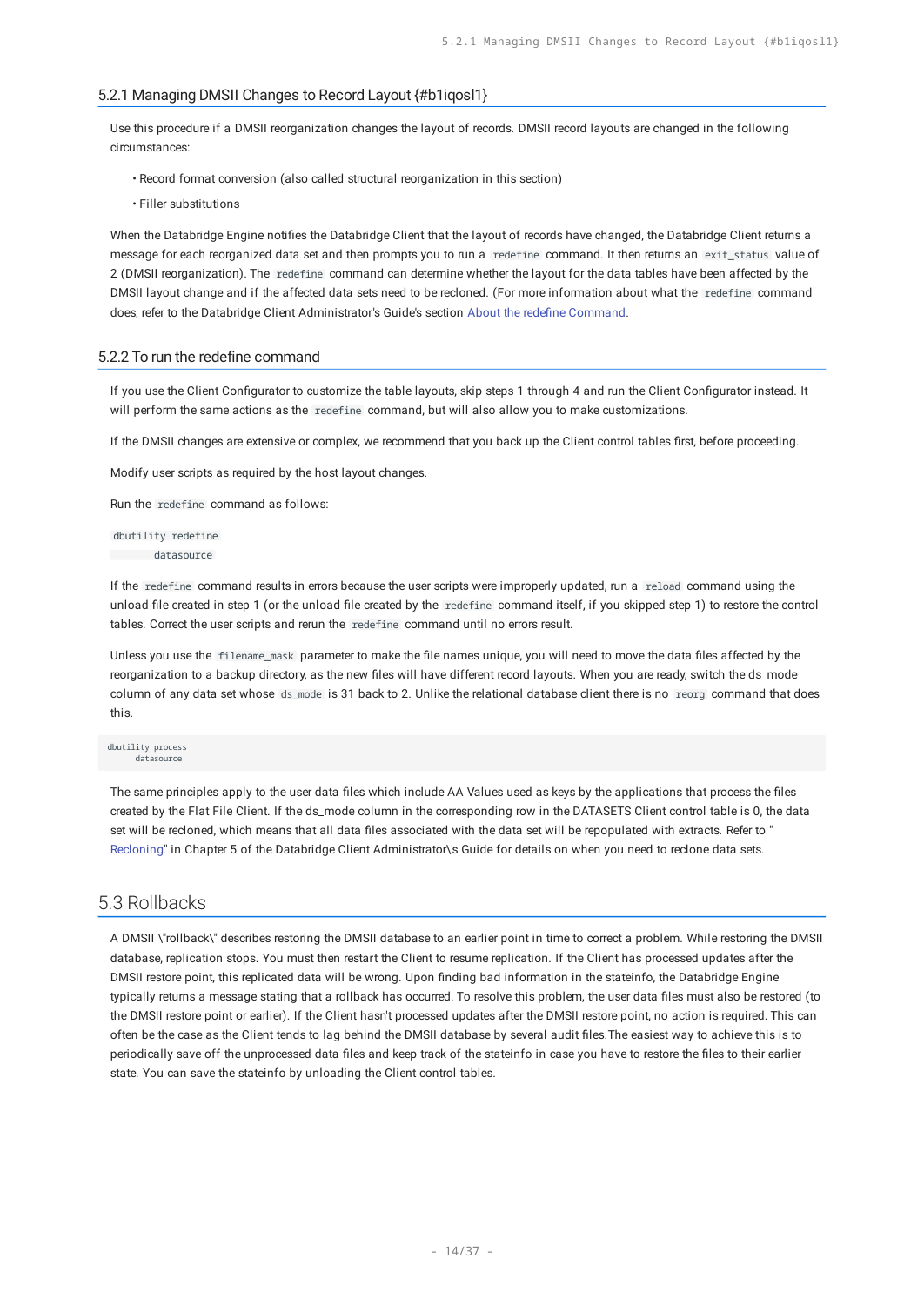### <span id="page-14-0"></span>5.4 Recloning

Reasons for recloning include the following:

- DMSII reorganization •
- DMSII rollback •
- $\cdot$  An update is not possible (for example, because a table does not have a unique key)

You can use either the process or clone command to reclone data sets. The clone command lets you specify individual data sets on the command. The process command automatically reclones all data sets whose active column is 1 and whose ds\_mode column is 0. Both commands perform fixups, tracking, and processing updates as needed (unless the defer\_fixup\_phase or the stop\_after\_fixups parameter is set to True). Refer to Recloning in the Databridge Client Administrator's Guide for more details on this topic.

#### 5.4.1 Recloning Individual Data Sets

Use one of the following procedures to reclone data sets.

Set the current directory to the one you created for the data source.

Set the ds\_mode column (in the DATASETS Client control table) to 0 for the data sets you want to clone by running a SQL command. If you are recloning all data sets, using the \" -Y reclone\_all \" options eliminates the need to do this, as the client will update the DATASETS table automatically when this option is used.

Run the process command with the -y option, as follows:

dbutility process -y datasource

The -y option forces any data sets whose ds\_mode is set to 11 or 12 to be recloned, in addition to the recloning data sets whose ds\_mode is set to 0. After the data extraction process is complete for the data sets being recloned, flat files whose active columns are set to 1 in their corresponding Client control table (and whose ds\_mode is set to 1 or 2) are updated.

Set the current directory to the one you created for the data source.

Set the parameter defer\_fixup\_phase to True to suspend audit file processing. If you don\'t do this, audit files will be processed twice, once for the data set you clone and once for all of the other data sets.

Synchronize the tables by running a process command. Synchronization occurs when all data sets reach the same point in the audit trail.

Refer to " [Recloning Individual Data Sets](https://www.attachmate.com/documentation/databridge-70/client-admin/data/t_19837.html#t_19839)" in the Databridge Client Administrator\'s Guide for more details on this topic.

#### 5.4.2 Adding a Data Set {#b1iu7ssa}

Use this procedure to add a data set after you clone the DMSII database. You don't need to reclone the entire database.

Run a relational database query tool and list the contents of the DATASETS Client control table with the following SQL command:

```
select
     dataset name, active
      data_source from DATASETS
```
Set the active column for the data set you want to add to the Databridge data tables to 1 (on), as follows:

update DATASETS set active=1 where dataset\_name=' datasetname'

Run a redefine command.

Run one of the following commands to populate the new tables that correspond to the new data set

dbutility process datasource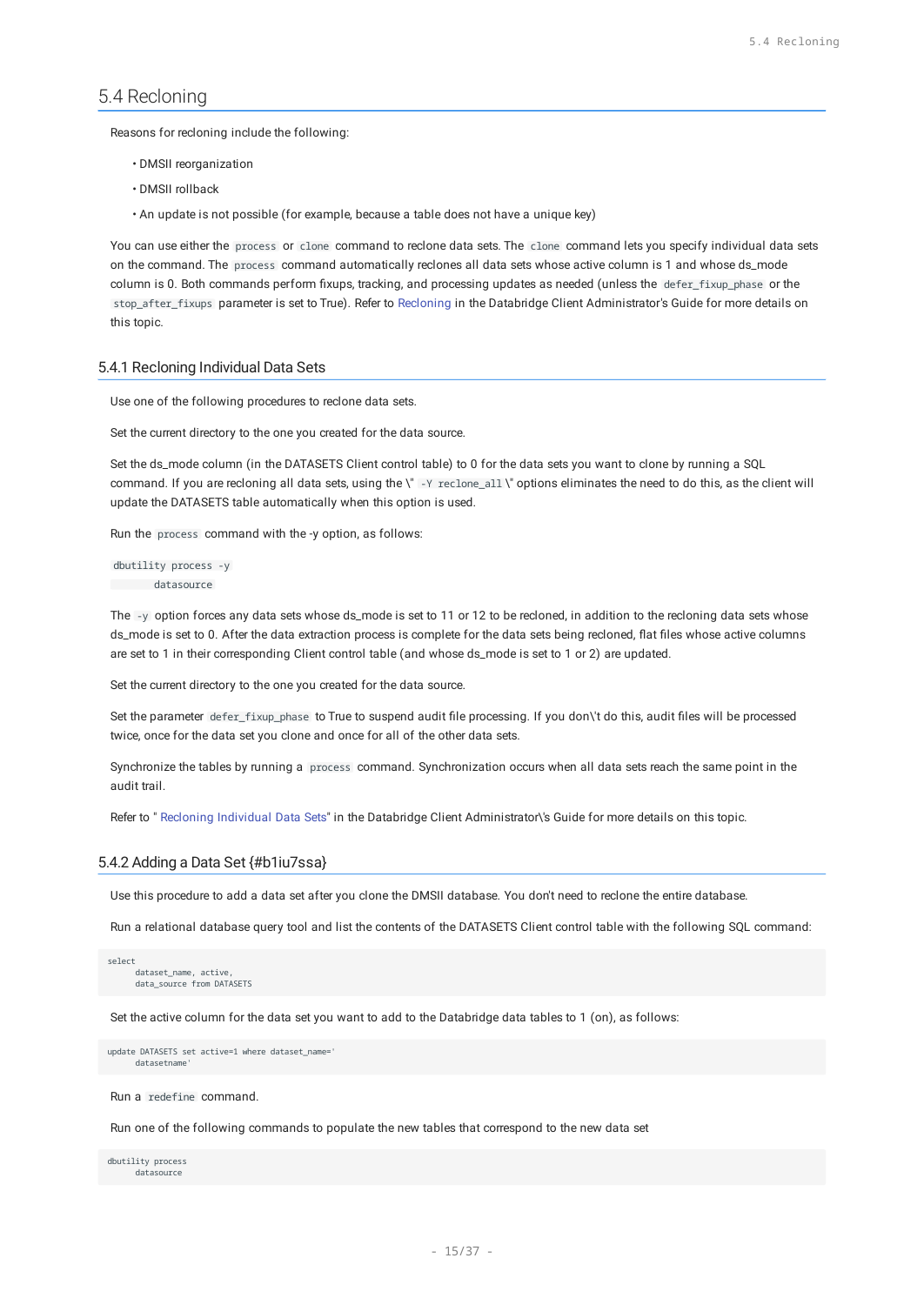| ۰,<br>$\sim$ |
|--------------|
|--------------|

dbutility clone datasource datasetname

# If you run a process command, the Databridge data tables whose active columns are set to 1 in their corresponding Client control table are also **Note**

updated.

After you complete this procedure, update your data set global mapping script (script.user\_datasets.

datasource ) so that you do not lose this change the next time you run a define command.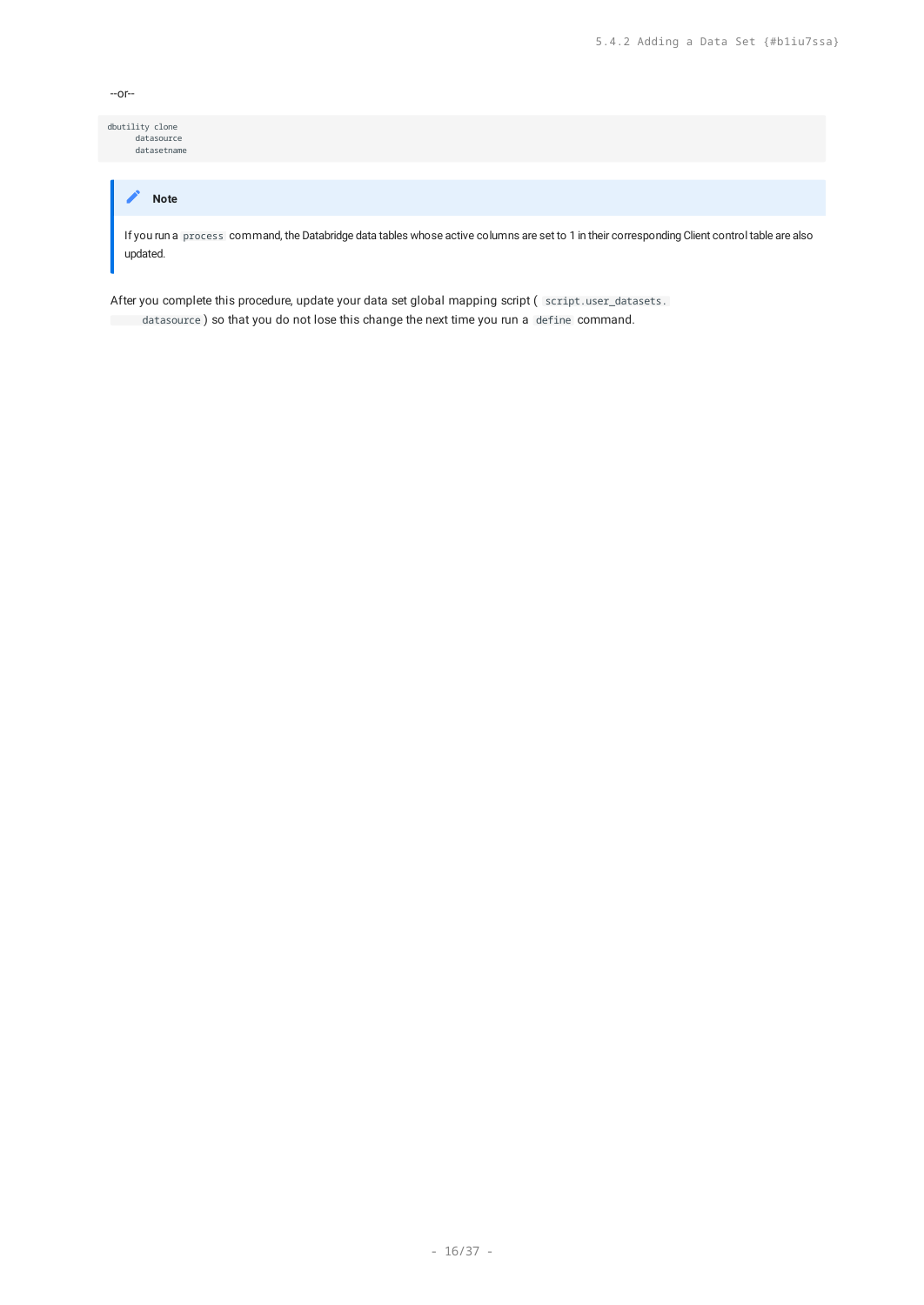# <span id="page-16-0"></span>6. Resources

# <span id="page-16-1"></span>6.1 Appendix

This appendix lists the configuration parameters for Databridge Flat File Client. Refer to Appendix C: Client Configuration in the Databridge Client Administrator\'s Guide for a complete description of Client Configuration files.

**In this chapter**

- Client Confi[guration Files](#page-16-2) •
- [Command-Line Options](#page-16-3) •
- [Syntax](#page-17-0) •
- **· [Sample Flat File Client Con](#page-17-1)figuration File**
- [Processing Order](#page-19-0)
- Parameter Descriptions

### <span id="page-16-2"></span>6.1.1 Client Configuration Files

The Databridge Flat File Client uses binary configuration files. Binary configuration files are compatible with both service-initiated operations and command-line operations. However, if you use the service, you must use binary configuration files. (Command-line operations can use either binary or text configuration files, although we recommend always using binary configuration files. The configuration file is named \" dbridge.cfg \" and it resides in the \" config \" subdirectory of the data source\'s working directory.

#### <span id="page-16-3"></span>6.1.2 Command-Line Options

The following command-line options have no equivalent configuration parameter:

| -f   All   Specifies the configuration                                                                                                        |
|-----------------------------------------------------------------------------------------------------------------------------------------------|
|                                                                                                                                               |
|                                                                                                                                               |
|                                                                                                                                               |
| reload   Makes the command preserve         the stateinfo of data sets         that have a ds_mode of 2 and         have not been             |
|                                                                                                                                               |
|                                                                                                                                               |
|                                                                                                                                               |
|                                                                                                                                               |
| the $   $ define, requested command, overriding $   $ redefine any warnings that would be $   $ and dropall displayed without                 |
|                                                                                                                                               |
|                                                                                                                                               |
|                                                                                                                                               |
|                                                                                                                                               |
|                                                                                                                                               |
| +-----------------------------+  -z   clone or   Instructs dbutility to not      process   update the relational      database during a clone |
|                                                                                                                                               |
|                                                                                                                                               |
|                                                                                                                                               |
| $+$ ----------------------------+   -F afn   process   Use this option make the      client act as if a      QUIT AFTER afn command had       |
| been executed. It applies to       process and clone       commands only. The range of       values allowed is 1-9999.                        |
|                                                                                                                                               |
|                                                                                                                                               |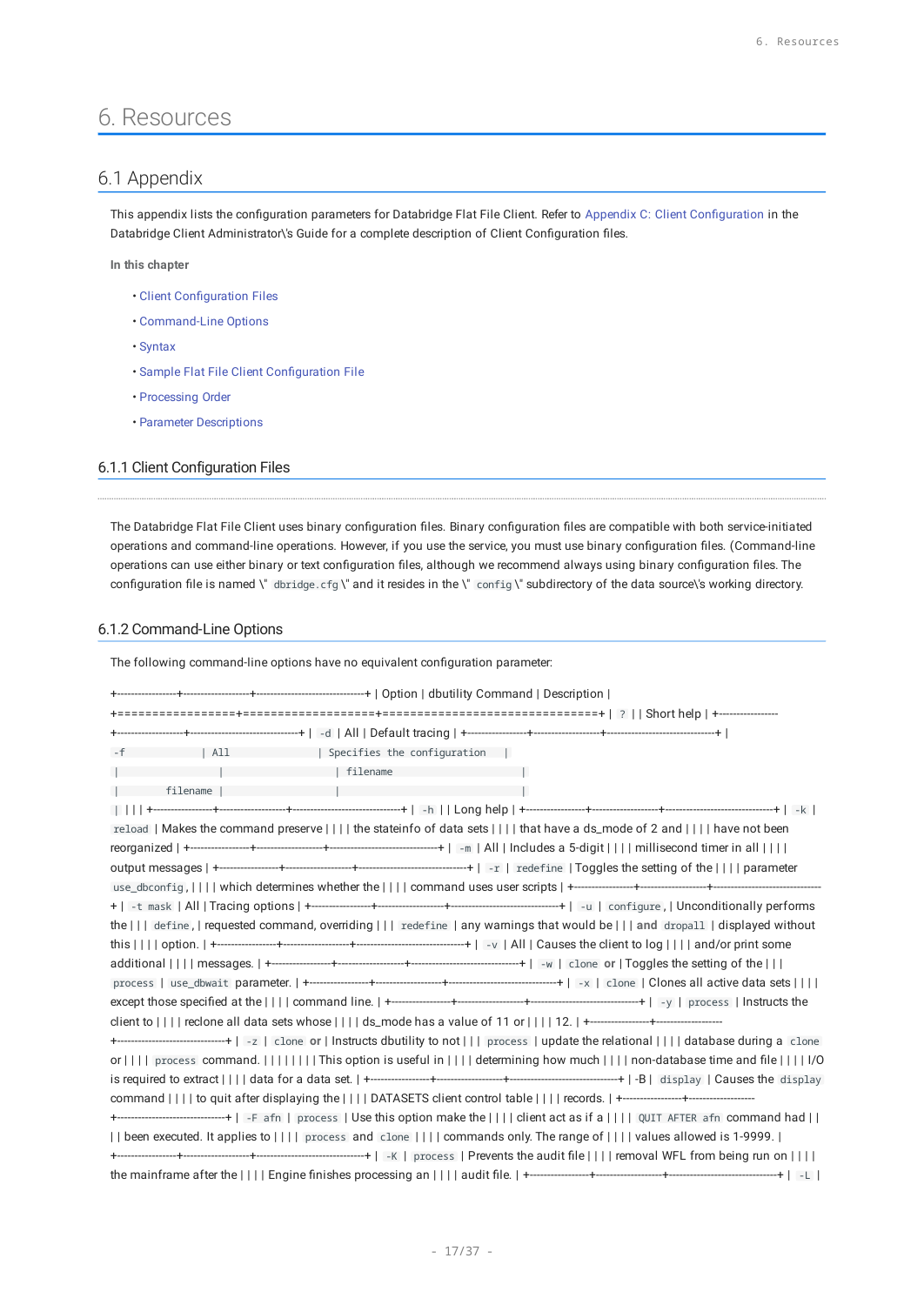| All<br>  Specifies the ODBC data                                                                                                                                                                                                   |                       |  |                              |  |
|------------------------------------------------------------------------------------------------------------------------------------------------------------------------------------------------------------------------------------|-----------------------|--|------------------------------|--|
|                                                                                                                                                                                                                                    | source to connect to. |  |                              |  |
| ODBCdatasource  <br>the contract of the contract of the contract of                                                                                                                                                                |                       |  |                              |  |
|                                                                                                                                                                                                                                    |                       |  | Sets the password associated |  |
| <b>Example 2</b> and 1 and 1 and 1 and 1 and 1 and 1 and 1 and 1 and 1 and 1 and 1 and 1 and 1 and 1 and 1 and 1 and 1 and 1 and 1 and 1 and 1 and 1 and 1 and 1 and 1 and 1 and 1 and 1 and 1 and 1 and 1 and 1 and 1 and 1 and 1 |                       |  |                              |  |
| password   relational database. The                                                                                                                                                                                                |                       |  |                              |  |
|                                                                                                                                                                                                                                    |                       |  |                              |  |
|                                                                                                                                                                                                                                    |                       |  |                              |  |
|                                                                                                                                                                                                                                    |                       |  | All                          |  |
| Specifies the user ID for the                                                                                                                                                                                                      |                       |  |                              |  |
|                                                                                                                                                                                                                                    |                       |  |                              |  |
|                                                                                                                                                                                                                                    |                       |  |                              |  |
|                                                                                                                                                                                                                                    |                       |  |                              |  |
|                                                                                                                                                                                                                                    |                       |  |                              |  |
| sets                                                                                                                                                                                                                               |                       |  |                              |  |
|                                                                                                                                                                                                                                    |                       |  |                              |  |

#### <span id="page-17-0"></span>6.1.3 Syntax

Follow these conventions in the configuration file:

- For hexadecimal values, use the 0xnnnn format. •
- $\cdot$  A semicolon (;), except within double-quoted strings, indicates that the remainder of the current line is a comment.
- Enclose section headers in square brackets. •
- Section headers and parameter names are not case-sensitive. •
- Spaces and tabs between entries are ignored; however, spaces within double quoted values (for example, password values) are read.
- If you are not using a parameter, either comment the parameter out or delete the corresponding line in the configuration file. Do not leave an uncommented parameter without a value after the equal sign (=). Doing so results in syntax error.

You can specify some of these parameters only in the Client configuration file. Other parameters have equivalent command-line options and environment variables. For a complete list of configuration file parameters, their equivalent command-line options, and their related Client command, see [params].

#### <span id="page-17-1"></span>6.1.4 Sample Flat File Client Configuration File

You can view the configuration file by using the export command. Refer to the Databridge Client Administrator\'s Guide for details on the export command.

To use a parameter that is commented out, delete the semi-colon ( ; ) and after the equals sign (=) enter a value that is appropriate for your site. Boolean parameters can be represented by True or False.

In the example below, some of the commented-out parameters have a value of -1. These parameters include the DBEngine control file parameters that can be overridden by the client (commit frequency parameters and engine workers). This value indicates that the corresponding parameter in the Databridge Engine (or Server) control file will not be overridden by the Client. Do not uncomment these lines, unless you want to supply an actual value. Otherwise, the Client will issue an error.

; ; Databridge Client version 6.6 Flat File configuration file -- generated programmatically ; [Signon] ;user = USERID ;password = PASSWORD<br>;datasource = DATASOUR ;datasource = DATASOURCE<br>;hostpasswd = HOSTPASSWD ;hostpasswd = HOSTPASSWD [Log\_File] file\_name\_prefix = "db" ;max\_file\_size =  $\theta$ <br>logsw\_on\_size = false logsw\_on\_size = false logsw\_on\_newday = false newfile\_on\_newday = true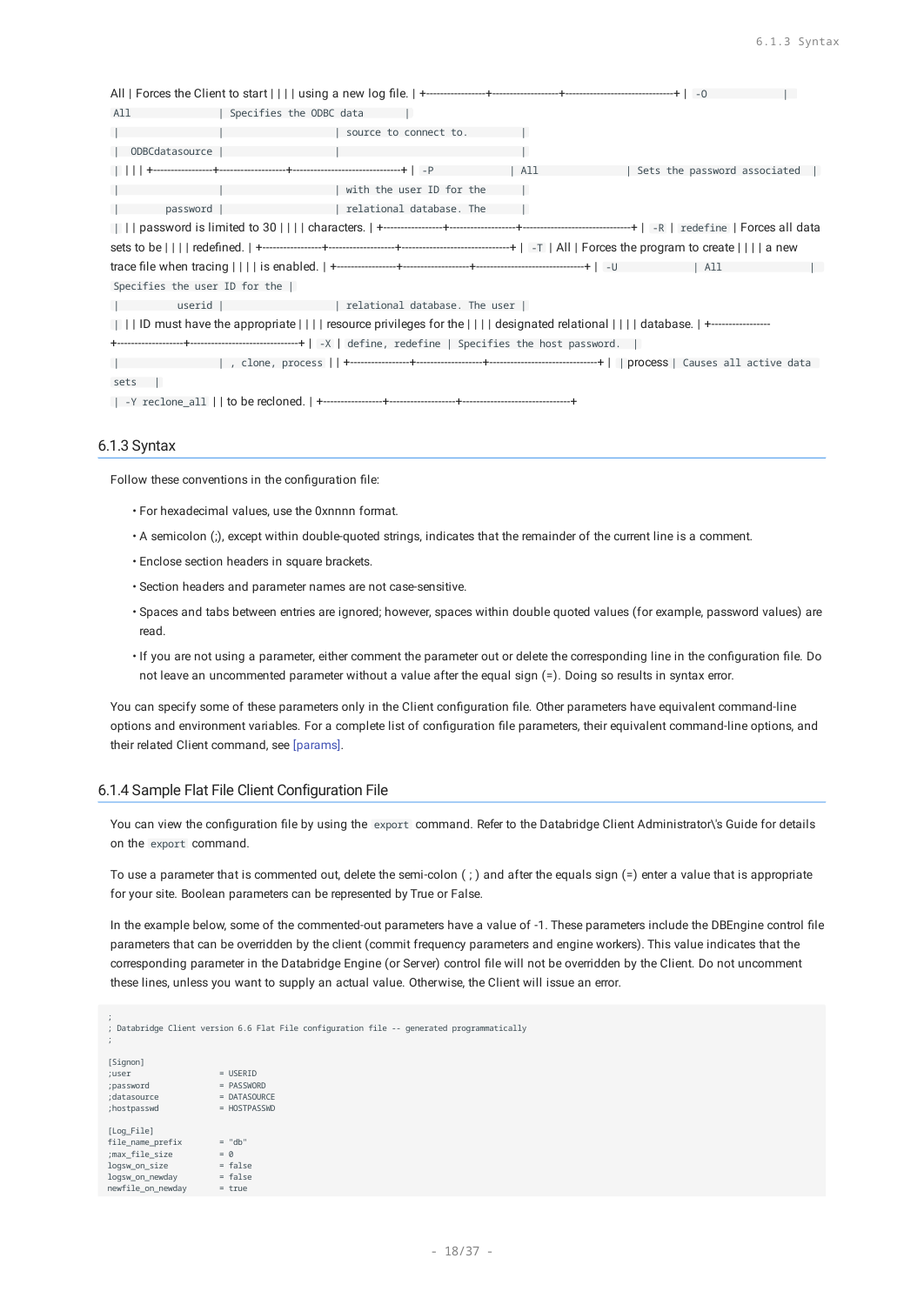```
single_line_log_msgs = false
 [Trace_File]
 file_name_perfix = "trace"<br>
max file size = 0
 ;max_file_size = 0
 [PCSPan]
 ;
; (1) DMSII data redaction parameters
 ;
redacted_database = 0
 ;
; (2) Flat File client parameters
 ;
add_item_names = false
 add_nl_chars = false<br>
add_nl_chars = false<br>
decimal_char = ","<br>
delimiter = ","<br>
extracts_dir = ""<br>
stracts_dir = csv<br>
fixups_dir = ""<br>
format = csv
 decima chardelimiter
 extracts_dir
 filename_mask
 fixups_dir = ""
 format = csv
ltrim_zeroes = true
prefix_columns<br>quote
 \begin{tabular}{ll} $\texttt{true}\texttt{z} \texttt{c} \texttt{1} \texttt{...} \texttt{z} \texttt{c} \texttt{1} \texttt{...}$ & = $\texttt{true}$ \\ $\texttt{prefix}\texttt{c} \texttt{0} \texttt{1} \texttt{...}$ & = $\texttt{0} \texttt{x} \texttt{0} \texttt{0} \texttt{0} \texttt{0} \texttt{0}$ \\ $\texttt{queue} \texttt{= 1} \texttt{...}$ & = $\texttt{c} \texttt{i} \texttt{...}$ & = $\texttt{c} \texttt{i} \texttt{...}$ \\ $\texttt{real}\texttt{= 0} \texttt{...}$= scientific,11,6<br>= true
 rtrim_spaces = tr<br>span date delim = ""
 span_date_delim = ""
span_date_format = 21
 span\_date\_scale = 0
 treat\_real\_as = real<br>
update\_dir = ""
updates_dir = ""<br>use_plus_sign = false
 use_plus_sign = false
use_quotes = true
 ;
 [Params]
 ;
; (1) define/redefine command parameters
 ;
allow_nulls = true
 \begin{array}{ll}\n \text{default\_user\_columns} & = & 0 \times 00000000 \\
 \text{enable dms links} & = & false\n \end{array}enable_dms_links<br>;external_column[n]
                                   : "iname"][,[sql_type][,[sql_length][,"default"]]]<br>= false<br>= false
 extract_embedded = false<br>flatten all occurs = false
 flatten_all_occurs = false<br>force_aa_value_only = 0
 force_aa_value_only = 0<br>miser_database = true
 miser_database = true
read_null_records = true
 sec_tab_column_mask = 0x000000000
 split_varfmt_dataset = false<br>strip_ds_prefixes = false
 strip_ds_prefixes
 suppress_new_columns = false
suppress_new_datasets = true
use_binary_aa = false<br>use_columnrefives = false
use\_column\_prefixesuse_date = true<br>use_decimal_aa = false
 use_decimal_aa = false
use_nullable_dates
 ;
; (2) process/clone command parameters
 ;<br>alpha_error_cutoff       = 10
 \frac{1}{\text{automatic\_virtuals}} = \text{false}century_break = 50<br>;commit_absn_inc = -1
 ;\text{commit\_absn\_inc} = -1<br>:commit longtrans = -1
 ; commit_longtrans
 ; commut\_time\_inc = -1<br>; commut\_txn\_inc = -1
 ;commit_txn_inc = -1
 : commit update inc = -1controlled_execution = false<br>convert_ctrl_char = false
 convert_ctrl_char = fals<br>convert_reversals = -1;
 ; convert_reversals = -<br>correct bad days = 0correct\_bad\_days = 0<br>dbe dflt origin = direct
 dbe_df1t\_origin = directer fixup phase = false
defer_fixup_phase = false<br>discard data errors = false
 discard_data\_errors = false<br>discard_data_errors = false<br>display bad data = false
display\_bad\_dataenable\_doc\_records = false<br>:engine workers = -1
 ; engine_workers = -1<br>error display limits = 10,100error_display_limits = 10,100
inhibit_8_bit_data = false
 inhibit\_console = false
 inhibit_ctrl_chars = false
 keep\_undigits = false<br>
line century base = 1957
linc_century_base
 max_discards = 0,100
max_retry_secs = 20
max\_srv\_idle\_time = 0<br>max\_wait\_secs = 3600,60
 max\_wait\_secs = 3600<br>min check time = 600
 min\_check\_timen\_dmsii\_buffers = 0<br>n\_update\_threads = 8
n_update_threads = 8<br>null_digit_value = 9
 null\_digit\_value = 9<br>
numeric date format = 23
numeric_date_format = 23<br>preserve_deletes = false
preserve_deletes = false<br>set blanks to null = false
 set_blanks_to_null
set_lincday0_to_null = false
```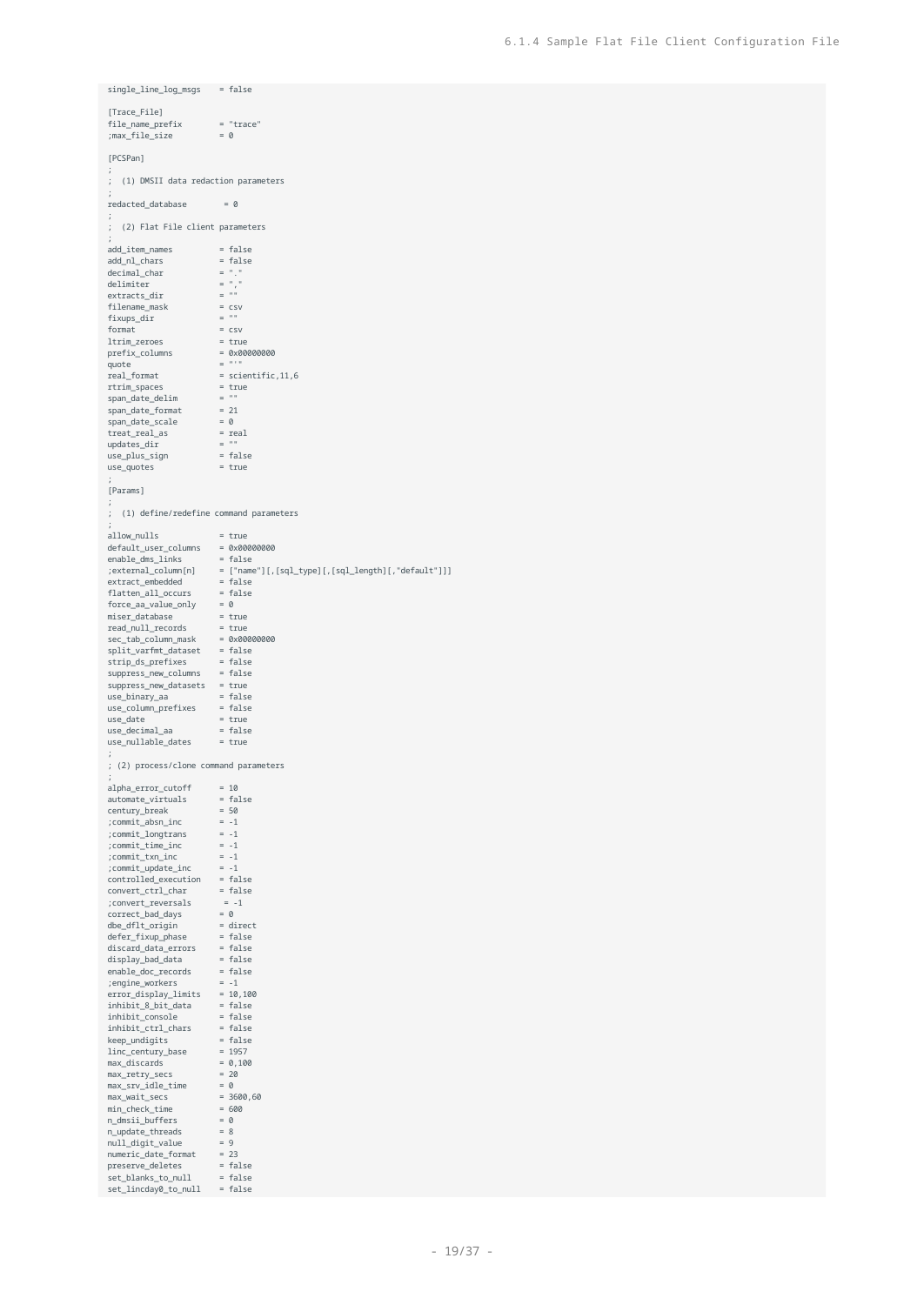```
show_perf_stats = true
show\_statistics = true<br>show table stats = true
show table stats
sqL exec_timeout = 180,0<br>statistics increment = 100000.10000statistics_increment = 10000<br>stop after fixups = false
stop_after_fixups
stop_after_gc_reorg = false<br>stop after given afn = false
stop_{a}fter_{given_{a}fn} = false<br>stop on dhe mode cha
stop_on_dbe_mode_chg
track_vfds_nolinks = true<br>use dbwait = false
use_dbwait
uee latest si = false
;
; (3) Server options
;
;shutdown {until | for} hh:mm after stop
;stop {before | after} task "name"
;stop {before | after} time hh:mm[:ss]
;
; (4) miscellaneous command parameters
;
display_active_only = true
;
; (5) user scripts
;
user_script_bu_dir = ""<br>user_script_dir = "scripts"
user\_script\_dir;
; (6) external data translation parameters
;
use_ext_translation = false<br>eatran_dll_name = "DBEA"
                             = "DBEATRAN.DLL"
[Scheduling]
;
; dbutility process command only
;
;<br>daily = 08:00, 12:00, 17:00, 24:00<br>= 0.51se
;exit_on_error
;sched_delay_secs = 600
;sched_minwait_secs = 3600
; sched_retry_secs
[EbcdicToAscii]
; e1 = a1; e2 = a2
; ...
; en = an
;
[DBConfig]
default_date_fmt = 21
```
#### <span id="page-19-0"></span>6.1.5 Processing Order

Configuration file options override environment variables. Command-line options override both environment variables and configuration file options.

The parameter processing order is as follows:

- 1. The operating system login name (user ID) is used as the lowest level default for the database user ID
- 2. Environment variables (DBUSERID, DBPASSWD, and DBHOSTPW).
- 3. Command-line options -d (for full tracing), -v (for verbose messages), -t (for creating a Databridge Client trace file) and -T (for forcing the client to start a new trace file), and -f (for specifying a configuration file other than the default dbdridge.cfg ). These options are processed in the order in which they appear on the command line.
- Parameters specified in the configuration file. You can specify the configuration file via the -f option. If you do not specify a 4. configuration file name via the -f option, the Databridge Client tries to open the default configuration file ( dbridge.cfg in the config subdirectory of the data source\'s working directory); if the file does not exist, the Databridge Client uses the default values for each configuration file parameter. The absence of a configuration file is not treated as an error only when running the command-line client. If you use the service or daemon, the absence of a configuration file named dbridge.cfg is treated as an error.
- All remaining command-line options. In the final pass, a command-line option with a configuration file equivalent overrides the 5. configuration file entry.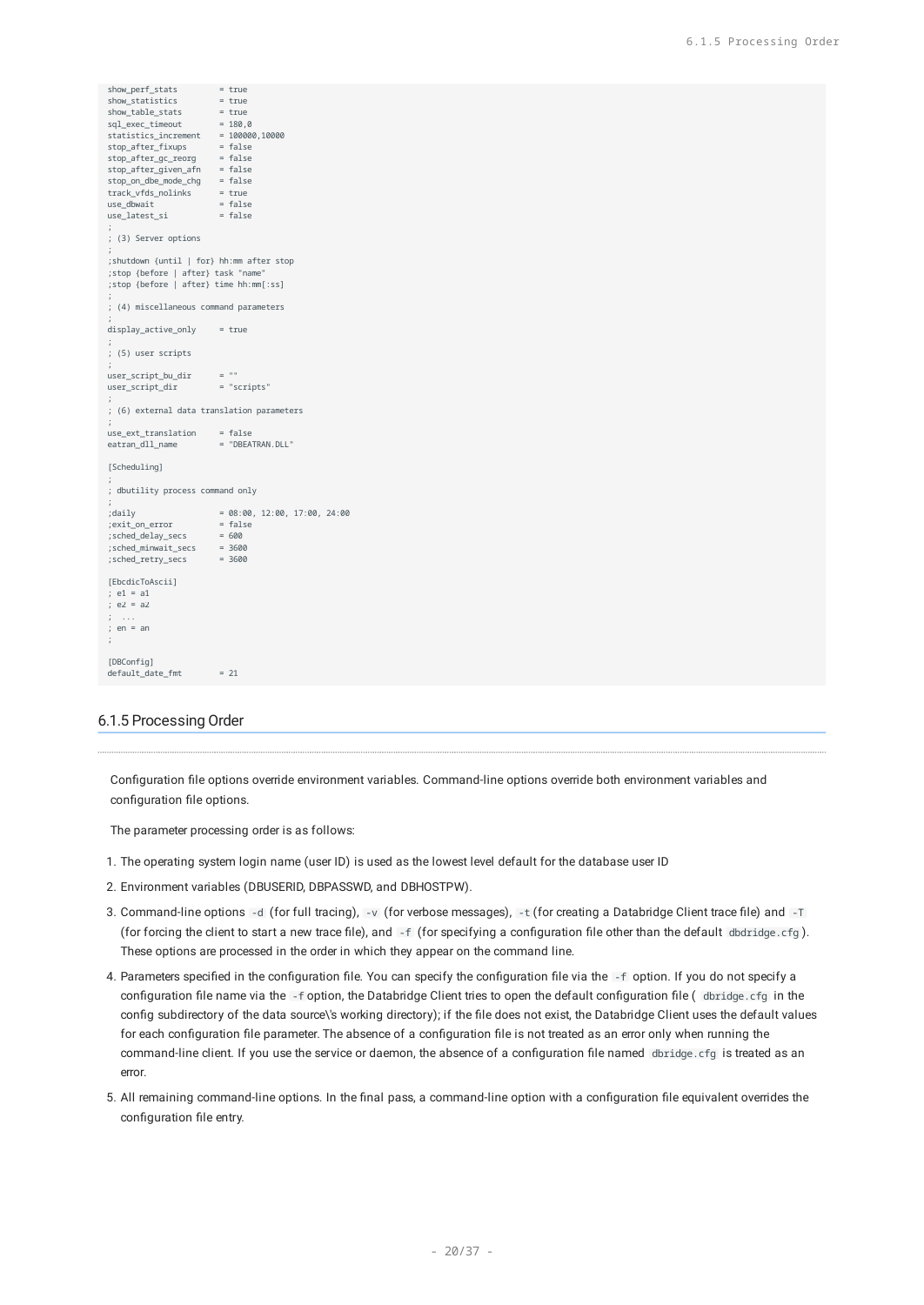# <span id="page-20-0"></span>6.2 Parameter Descriptions

### 6.2.1 [signon]

Use the [signon] section of the dbridge.cfg file to enter information for signing on to the relational database and Databridge Server on the host.

The configuration file must include the ODBC data source, signon parameters to access the relational database, and a user and a password (unless you use a SQL Server database with Integrated Windows authentication, in which case the userid and password can be omitted).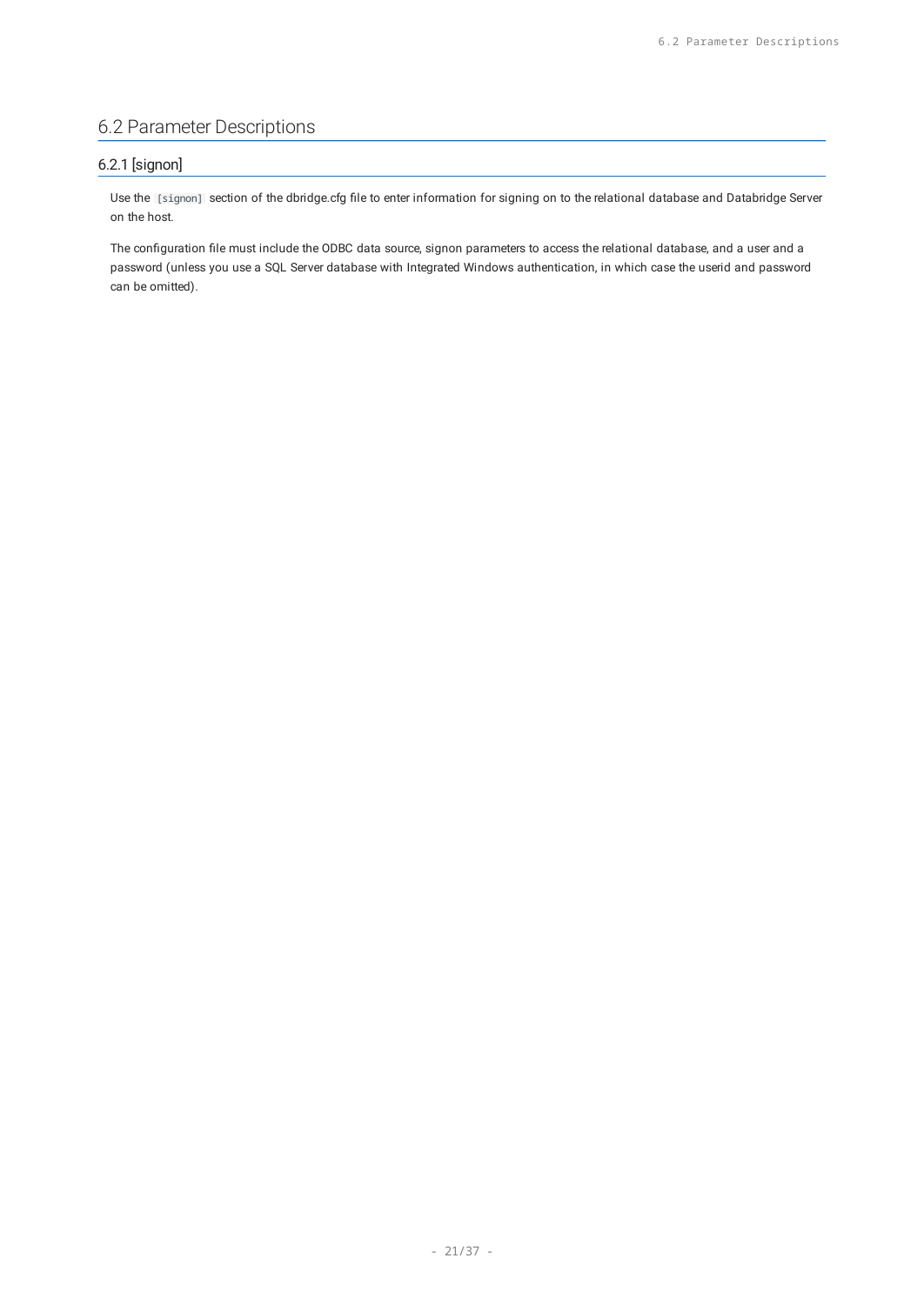When using the Client Console, these parameters are supplied at the time the data source is created. You need to right-click on the service in the tree view and select **Add Data Source** from the pop-up menu to get the dialog that allows you to supply these parameters.

| Parameter  | Description                                                                                                                                                                                                                                                                                                                                                                                                                   |
|------------|-------------------------------------------------------------------------------------------------------------------------------------------------------------------------------------------------------------------------------------------------------------------------------------------------------------------------------------------------------------------------------------------------------------------------------|
| datasource | Default: None<br>Command-line option: -0                                                                                                                                                                                                                                                                                                                                                                                      |
|            | This parameter is the name that identifies the ODBC data source used to access<br>the ODBC database that holds the Client Control tables. This ODBC data source is<br>configured using the Control Panel during the Client installation procedure.                                                                                                                                                                            |
| hostpasswd | Default: None<br>Range: 17 alphanumeric characters<br>Command-line option: -X                                                                                                                                                                                                                                                                                                                                                 |
|            | Use the host password parameter to specify the password associated with<br>Databridge Server on the host. This parameter must match exactly the KEY<br>parameter defined in the Host Server control file. For example:                                                                                                                                                                                                        |
|            | ٠<br>DBServer                                                                                                                                                                                                                                                                                                                                                                                                                 |
|            | &nbspKEY = "Secret"<br>dbridge.cfg                                                                                                                                                                                                                                                                                                                                                                                            |
|            | &nbsphostpasswd = Secret                                                                                                                                                                                                                                                                                                                                                                                                      |
| password   | Default: None<br>Command-line option: -p                                                                                                                                                                                                                                                                                                                                                                                      |
|            | Use the password parameter to specify the password associated with the user ID<br>for the relational database. The password must be valid for the user ID or the<br>connection to the relational database server will fail.                                                                                                                                                                                                   |
|            | Passwords are limited to 30 characters. If your password contains non<br>alphanumeric characters other than the underscore, you must enclose the password<br>in double quotes, as follows:                                                                                                                                                                                                                                    |
|            | $password = "a$bb%"$                                                                                                                                                                                                                                                                                                                                                                                                          |
|            | NOTE: The password is always encoded in both text and binary versions of the<br>client configuration file. For more information, see "Export or Import a<br>Configuration File" in the Databridge Client Administrator's Guide or see<br>"Export the Client Configuration to a File" in the Databridge Client Console<br>Help. Passwords communicated between the Databridge Client and Databridge Server<br>are not encoded. |
| user       | Default: Login userid<br>Command-line option: -U                                                                                                                                                                                                                                                                                                                                                                              |
|            | Use the user parameter to specify the user ID for the relational database. The<br>user ID must have the appropriate resource privileges for the designated<br>relational database, as explained in [Setting Up a User ID] (NEED LINK) in the<br>Databridge Installation Guide.                                                                                                                                                |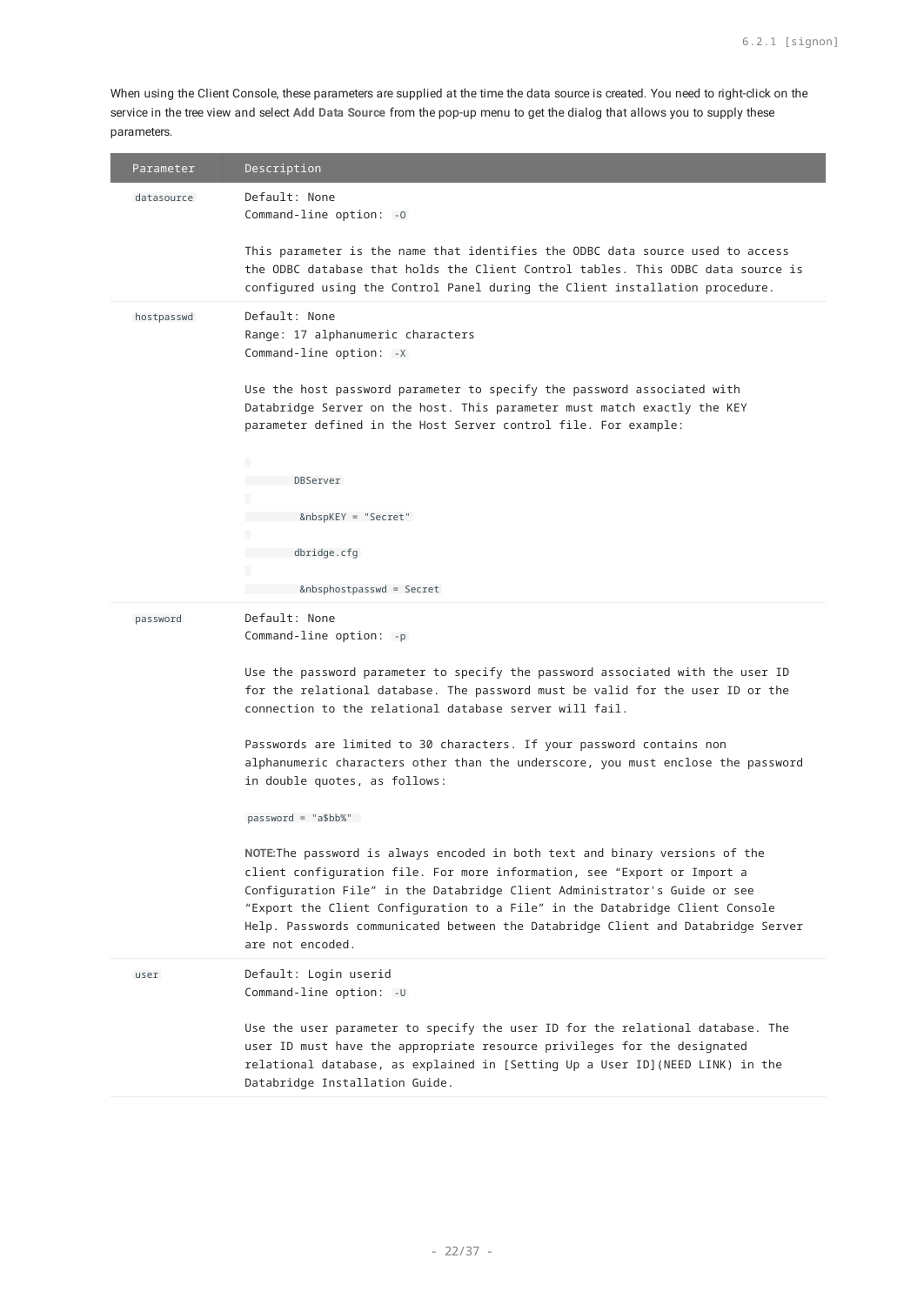**[signon] parameters with equivalent environment variables**

| [signon]<br>Parameter | Environment<br>Variable | Option | dbutility Command                                    |
|-----------------------|-------------------------|--------|------------------------------------------------------|
| datasource            |                         | $-0$   | All                                                  |
| hostpasswd            | <b>DBHOSTPW</b>         | $-X$   | define, redefine, process, clone,<br>and switchaudit |
| password              | <b>DBPASSWD</b>         | $-P$   | All                                                  |
| user                  | DBUSERID                | $-U$   | All                                                  |

### 6.2.2 [Log\_File]

This section is the same as in the regular Databridge Clients. Refer to "" in "Appendix C: Client Configuration" of the Databridge Client Administrator's Guide.

### 6.2.3 [Trace\_File]

This section is the same as in the regular Databridge Clients. Refer to [Trace\_File] in Appendix C: Client Configuration of the Databridge Client Administrator's Guide.

#### 6.2.4 [PCSpan]

This section contains parameters specific to the Flat File Client. When using the Client Console or the Client Configurator, these parameters are accessed using the PCSpan or the PCSpan > Advanced Parameters nodes in the Client Configuration tree view. Names that follow these appear in parentheses and are either labels of controls or of groups of controls. In some instances where the names are very different, we provide both the control labels and the groups' names.

#### **redacted\_database**

**Default:**0

**Range:**0-2

Maintain this parameter at 0 unless you would like to configure data redaction. Contact customer care on configuring data redaction.

#### **add\_item\_names**

**Default:**False

**Range:**True or False

**Configurator:** PCSpan (Options > Insert Column Names Record)

The add\_item\_names parameter is a boolean that adds a record with the DMSII item names to the start of all flat files. The names are the names used in the DASDL, except for items that have OCCURS clauses. The latter get the suffix " [n] " appended to the names to make the names unique, where *n* is the occurrence number of the item starting at 1. For example an item named XXX with the clause "OCCURS 5 TIMES" will result in columns named XXX[1] through XXX[5].

#### **add\_nl\_chars**

**Default:**False

**Range:**True or False

**Configurator:** PCSpan (Options > Add New Line Characters ... )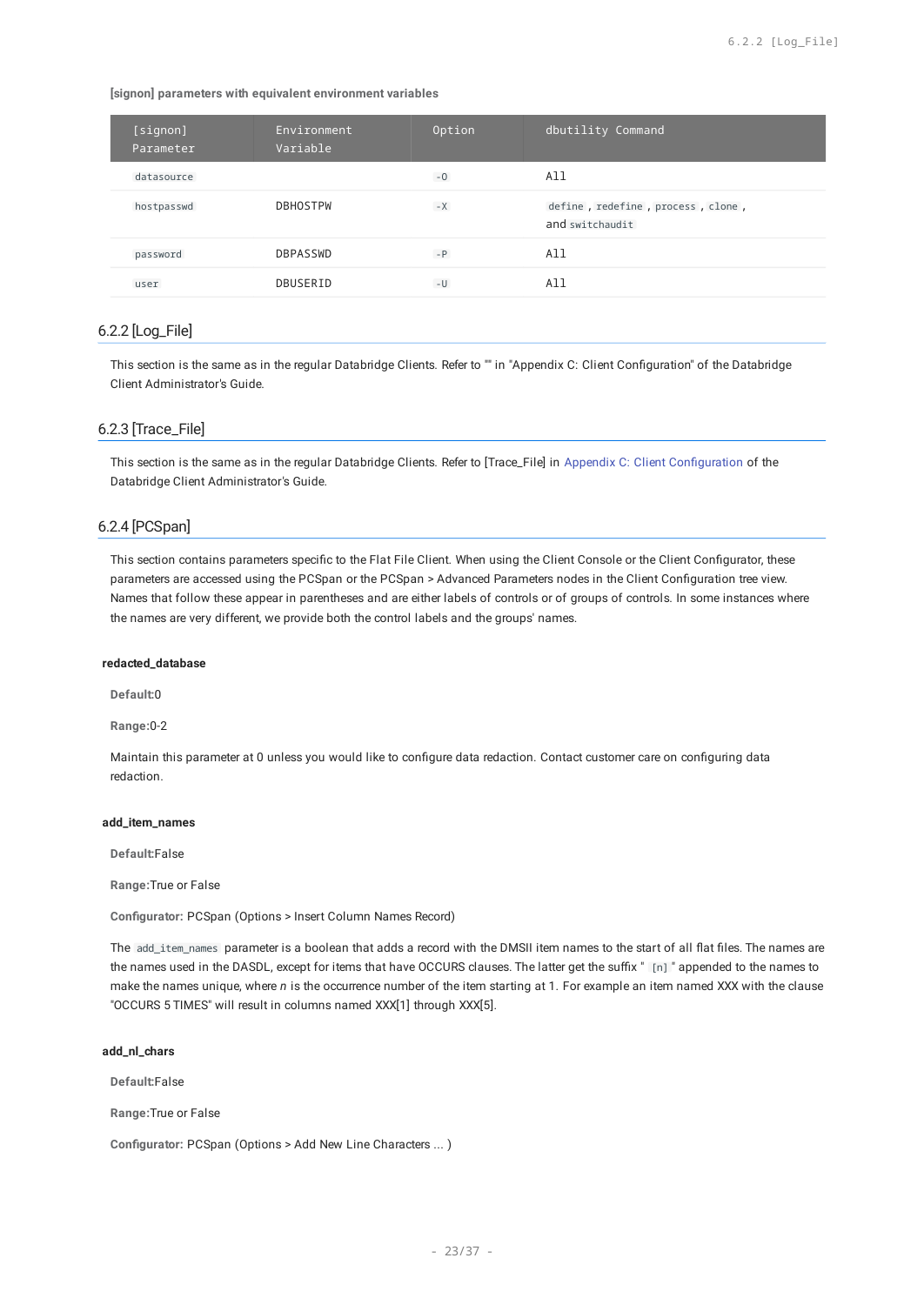The add\_nl\_chars parameter is a boolean that causes the client to automatically add a CR LF to the end of fixed length records. This parameter is ignored the case of variable length records, as they must end with new-line characters.

#### **decimal\_char**

**Default:**"."

**Range:**"." or ","

**Configurator:** PCSpan (Special Characters > Decimal Point Character)

The decimal char parameter specifies the decimal point character to be used in numeric items. It defaults to "." and the only other allowable value is "," to be used for European sites.

#### **delimiter**

**Default:**","

**Range:**1 character string

**Configurator:** PCSpan (Special Characters > Column Delimiter)

The delimiter parameter defines the character that is used to separate items. This parameter is only meaningful when using CSV or COMMA formats. It defaults to ",". You can use a variety of characters as the delimiter, including the vertical bar and the TAB character. To specify tab you can use "\t" or simply TAB.

#### **extracts\_dir**

**Default:**""

**Range:**String

**Configurator:** PCSpan (Directories)

The extracts\_dir parameters allows you to place the extract records in a separate directory from fixup and update records. The default value of \"\" corresponds to the working directory for the data source. Typically you would set these to "extracts", "fixups" and "updates" to keep them separate. File names that contain special characters, must be enclosed in double quotes and if the name contains a backslash, you must use two backslashes (the single backslash is used as the force character, e.g. "\t" represents a TAB).

#### **filename\_mask**

**Default:**0

**Range:**0..7

**Configurator:** PCSpan > Advanced Parameters (File Name Mask)

The filename\_mask parameter allows you to include any combination of the starting AFN, ABSN and TIMESTAMP in the fixups and updates flat file names. Once the filename suffix has been established it remains in effect for the duration of the run. A bit mask of 1 indicates AFN, a mask of 2 indicates ABSN and a mask of 4 indicates TIMESTAMP. A value of 7 specifies all three.

#### **fixups\_dir**

**Default:**""

**Range:**String

**Configurator:** PCSpan (Directories)

The fixups\_dir parameter allows you to place the fixup records in a separate directory from extract and update records. The default value of \"\" corresponds to the working directory for the data source. Typically you would set these to "extracts", "fixups" and "updates" to keep them separate. File names that contain special characters, must be enclosed in double quotes and if the name contains a backslash, you have to use two backslashes, as \ is used as the force character (e.g. "\t" represents a TAB).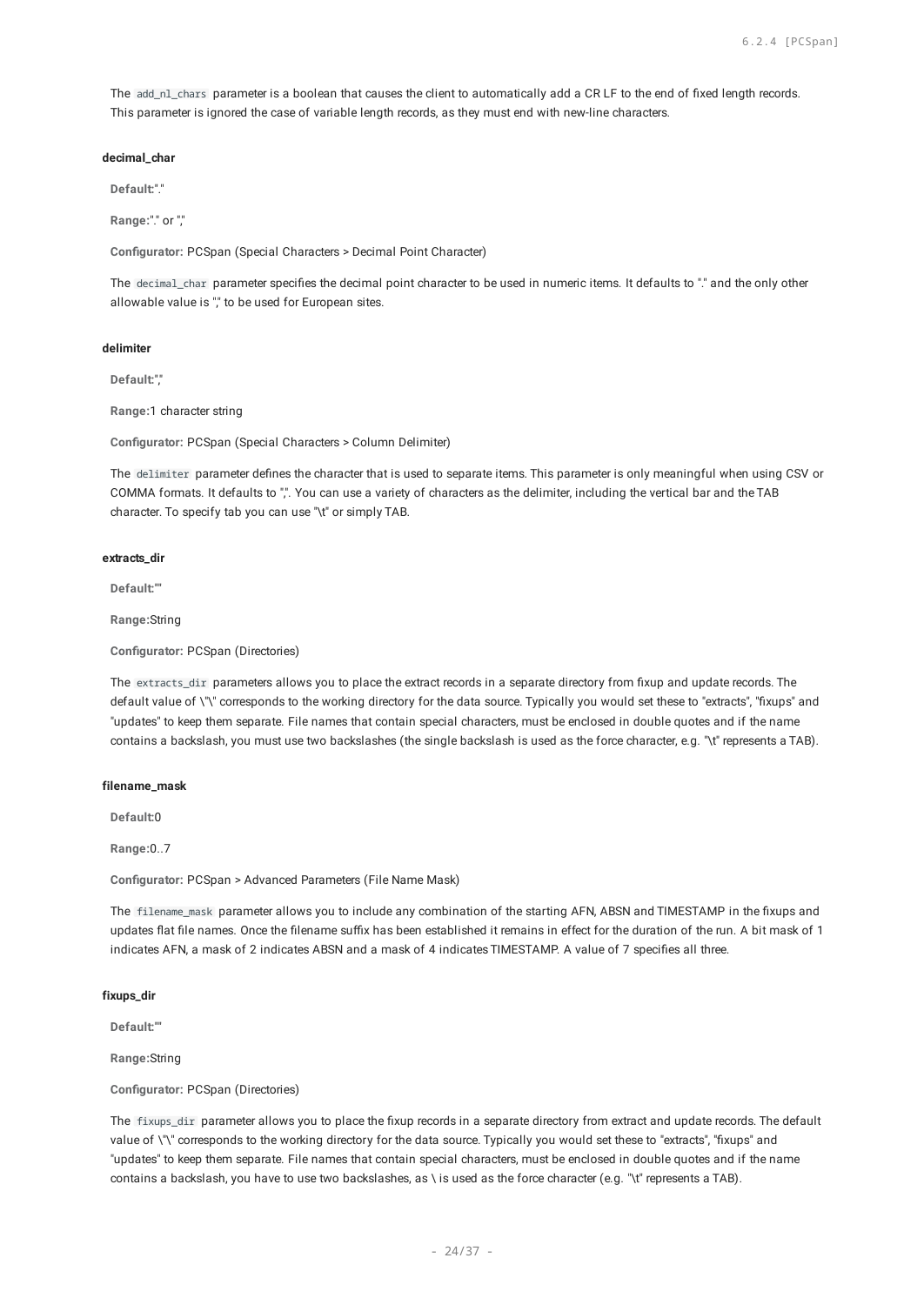#### **format**

**Default:**CSV

**Range:**CSV, FIXED or COMMA

**Configurator:** PCSpan (Record Format)

The format parameter is only used to determine if the records are fixed-length or not, as it is nothing more than a collection of parameter settings. The three formats supported are: CSV format, FIXED format and COMMA format. The last two formats are meant to mimic COMMA FORMAT and FIXED FORMAT in DBSupport. While CSV format closely resembles VARYING FORMAT in DBSupport.

#### **ltrim\_zeroes**

**Default:**True

**Range:**True or False

**Configurator:** PCSpan (Options)

The ltrim\_zeroes parameter controls whether or not to strip leading zeroes for numbers in CSV format.

#### **prefix\_columns**

**Default:**0

**Range:**Bit mask

**Configurator:** PCSpan > Advanced Parameters (Prefix Column Mask)

The prefix\_columns parameter specifies a mask that is ANDed with the default\_user\_columns mask to determine which external columns are to be added to the start of the record (the remaining columns are added at the end of the record, just like in the standard Clients). The bits defined for the parameter default\_user\_columns were expanded to include the items that DBSupport allows. Some of the columns used by the standard Clients are not meaningful for the Flat File Client and are therefore not supported. Attempting to set them in the default\_user\_columns specification has no effect.

#### **quote**

**Default:**"'"

**Range:**"'" or "\""

**Configurator:** PCSpan (Special Characters > Quote Character)

The quote parameter allows you to use single or double quotes to enclose character data. This is only meaningful for COMMA and CSV formats.

#### **real\_format**

**Default:**Scientific, 11, 6

**Range:**Scientific or Decimal

**Configurator:** PCSpan (Format DMSII REAL as)

The real\_format parameter has 3 arguments, which specify the format type, the length and the scale to use when formatting a DMSII REAL in the flat files. The format type can be either scientific or decimal, just like in DBSupport. The remaining two arguments are the length and scale, which allow you to further control the format used to write the data to the flat file.

#### **rtrim\_spaces**

**Default:**True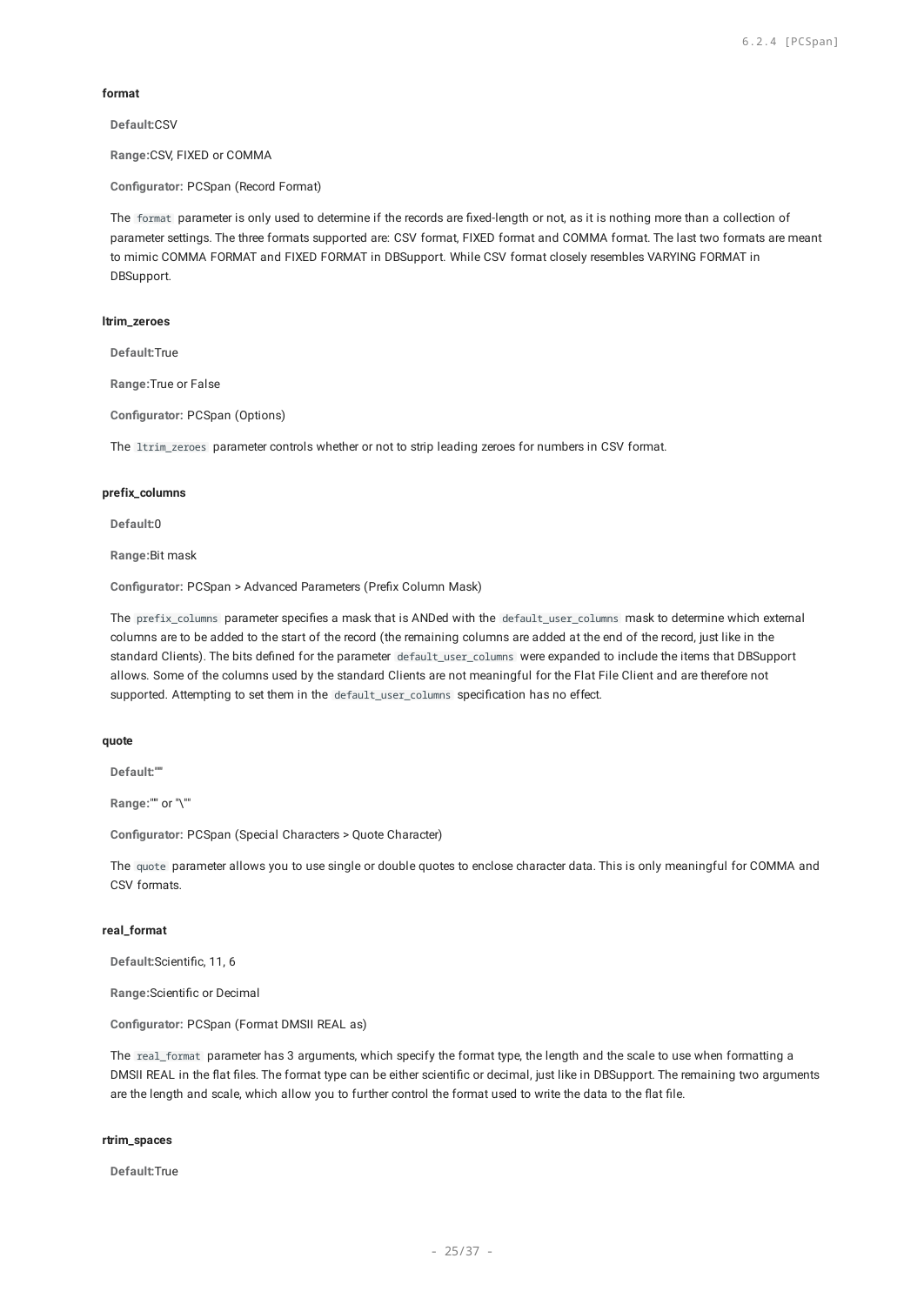#### **Range:**True or False

#### **Configurator:** PCSpan (Options)

The rtrim\_spaces parameter controls whether or not to strip trailing blanks in CSV format. COMMA format does not trim spaces, as it treats character data as fixed length. Furthermore, it does not do anything special with quote characters in the data that is enclosed in quotes, while CSV format uses two quote characters to represent a quote in the data (see the use\_quotes parameter below). This parameter can be augmented by the [Params] section parameter set\_blanks\_to\_null, which causes blank items to be represented as NULL (i.e. the empty string ",").

#### **span\_date\_delim**

**Default:**\"/\"

**Range:**\"/\", \"-\", \".\" or \"\"

**Configurator:** PCSpan > Advanced Parameters (Dates)

The span\_date\_delim parameter allows the year, month and day to either be separated by slashes, dashes, or dots (or not separated at all). If you use a date delimiter, then the hours, minutes and seconds will be separated by colons and the time part will be preceded by a blank. If the delimiter is the empty string, then they are all run together to form a 14-digit number.

#### **span\_date\_format**

**Default:**21

**Range:**21 .. 26

**Configurator:** PCSpan > Advanced Parameters (Dates)

The span\_date\_format parameter, in conjunction with the span\_date\_delim and span\_date\_scale parameters, defines how dates are represented in flat files. The format uses the same date format codes as the standard Client. Currently, only the format with 4-digit years is supported.

#### **span\_date\_scale**

**Default:**0

**Range:**0 .. 9

**Configurator:** PCSpan > Advanced Parameters (Dates)

The span\_date\_scale parameter specifies how many digits after the seconds are to be added to represent fractions of seconds. When the scale is greater than zero a decimal character (dot or comma) is added after the seconds.

#### **treat\_real\_as**

**Default:**real

**Range:**real, time6 or binary

**Configurator:** PCSpan > Advanced Parameters (Treat DMSII REAL as)

The treat\_real\_as parameter indicates how the define and redefine commands are to treat all REAL items that are not customized. This parameter allows you to do this without the need to do any customization using SQL user scripts. There are 3 choices available: (1) a value of real indicates that a REAL should be treated as a floating point number; (2) a value time6 indicates that a REAL should be treated as a TIME(6) value; (3) a value of binary indicates that a REAL should be written out to the flat files as 12-hex digits, just like an RSN. If you have REAL items in DMSII that are timestamps, you need to treat them as BINARY (if you know that they are TIME(6) data, you can treat them as such). If you just treat them as REAL, the most significant bit of the item will be lost when the number is converted to scientific or decimal format, as this bit is unused for a floating point values on the A-Series machines. On the other hand timestamps use this bit, which is typically part of the date.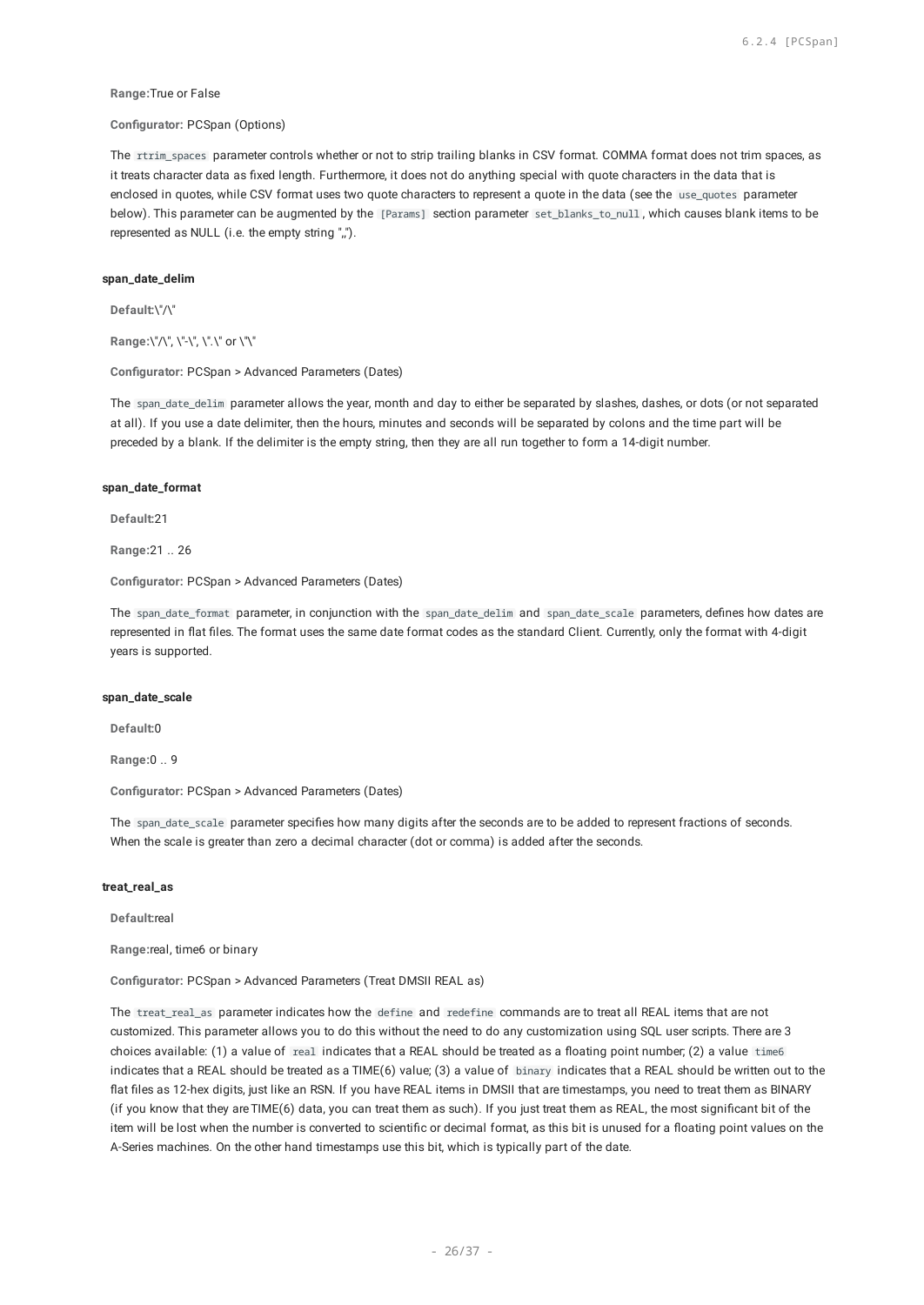#### **updates\_dir**

**Default:**\"\"

**Range:**String

**Configurator:** PCSpan (Directories)

The updates dir parameter allows you to place the update records in a separate directory from extract and fixup records. The default value of \"\" corresponds to the working directory for the data source. Typically you would set these to "extracts", "fixups" and "updates" to keep them separate. File names that contain special characters, must be enclosed in double quotes and if the name contains a backslash, you have to use two backslashes, as \ is used as the force character (e.g. "\t" represents a TAB).

#### **use\_plus\_sign**

**Default:**False

**Range:**True or False

**Configurator:** PCSpan (Options > Use + for Positive Signed Numbers)

The use\_plus\_sign parameter is a boolean that controls whether or not positive signed numbers are always preceded by a + sign.

#### **use\_quotes**

**Default:**True

**Range:**True or False

**Configurator:** PCSpan (Options)

The use\_quotes parameter is a boolean that specifies whether or not character data should be enclosed in quotes. If this parameter is set to False the quote parameter is ignored. This parameter is meaningless when using FIXED format.

#### 6.2.5 [params]

See Appendix C: Client Configuration of the Databridge Client Administrator's Guide for a description of these parameters. Note that several of the relational database Client parameters do not apply to the Flat File Client. We list these parameter below and only provide details if they are different than what is in Appendix C of the Databridge Client Adminstrator's Guide.

#### **Define and Redefine Command Parameters**

**DEFAULT\_USER\_COLUMNS**

**Default:**0

**Range:**0 -- 16383 (Some bit combinations are not allowed)

**Configurator:** Customizing > User Columns

The default\_user\_columns parameter adds non-DMSII columns (user columns) to all data sets in the client database. The Flat File Client supports more non-DMSII columns than the relational database Clients, see external\_columns below for a complete list of these columns.

**EXTERNAL\_COLUMN[N]**

**Default:**N/A

**Range:**N/A

**Configurator:** Customizing > User Columns

This parameter allows you to globally change the column name, sql\_type, or sql\_length of the non-DMSII columns described in *Numeric Date and Time in Non-Contiguous Columns*. The syntax is as follows: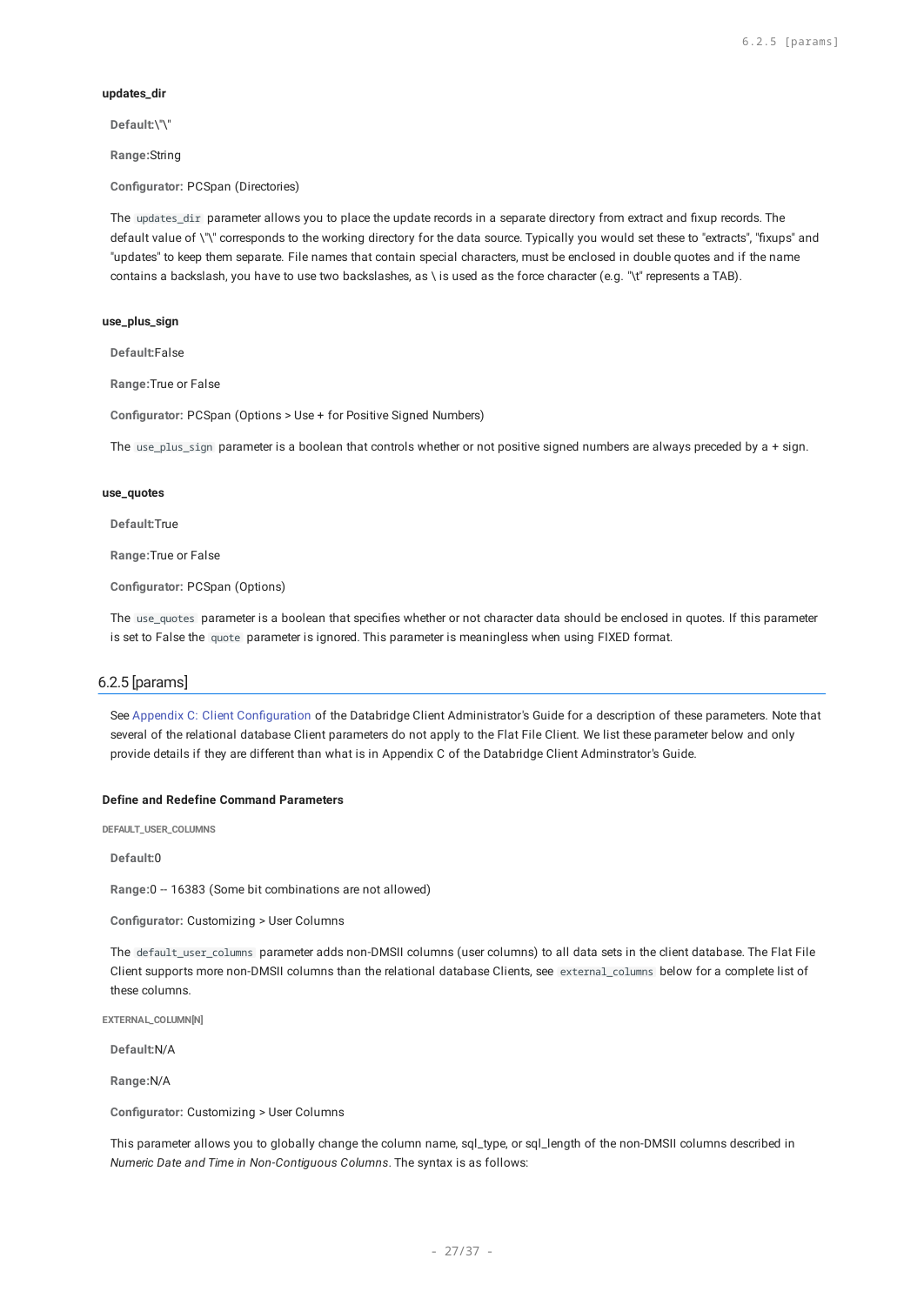external\_column[n] = ["name"[,sql\_type[,sql\_length]]]

| Where        | Is                                                                                                                                                                                                                                                                                  |
|--------------|-------------------------------------------------------------------------------------------------------------------------------------------------------------------------------------------------------------------------------------------------------------------------------------|
| $\mathsf{n}$ | The corresponding bit number (dms_subtype value) for the non-DMSII column.                                                                                                                                                                                                          |
|              | NOTE: The brackets and value are required syntax.                                                                                                                                                                                                                                   |
| name         | Custom column name                                                                                                                                                                                                                                                                  |
| sql_type     | An integer value that represents the internal code for the SQL type that you<br>want to use. The program only accepts data types that make sense for a<br>particular column. For instance, you cannot set the AFN to a bit or a char, but<br>you can set it to an int or a dec(10). |
| sgl_length   | A value that represents the length of the data type. Specify this value only if<br>the data type requires it. If the data type does not have a length<br>specification, specifying a value may cause an error.                                                                      |

For example, the entry below causes the audit\_filenum column to be renamed AFN (the double quotation marks are optional since no special characters are involved); the sql\_type and sql\_length remain unchanged.

external\_column[5] = "AFN" default\_user\_columns = 0x0010

In the example below, the data type of the audit\_block column changed to dec(12).

 $external\_column[6] = 11,12$ 

**DEFINE AND REDEFINE COMMAND UNCHANGED PARAMETERS**

- allow\_nulls •
- enable\_dms\_links •
- extract\_embedded •
- flatten\_all\_occurs •
- force\_aa\_value\_only •
- miser\_database •
- read\_null\_records
- sec\_tab\_column\_mask •
- split\_varfmt\_dataset •
- strip\_ds\_prefixes •
- suppress\_new\_columns •
- suppress\_new\_datasets •
- use\_binary\_aa •
- use\_date •
- use\_column\_prefixes •
- use\_decimal\_aa •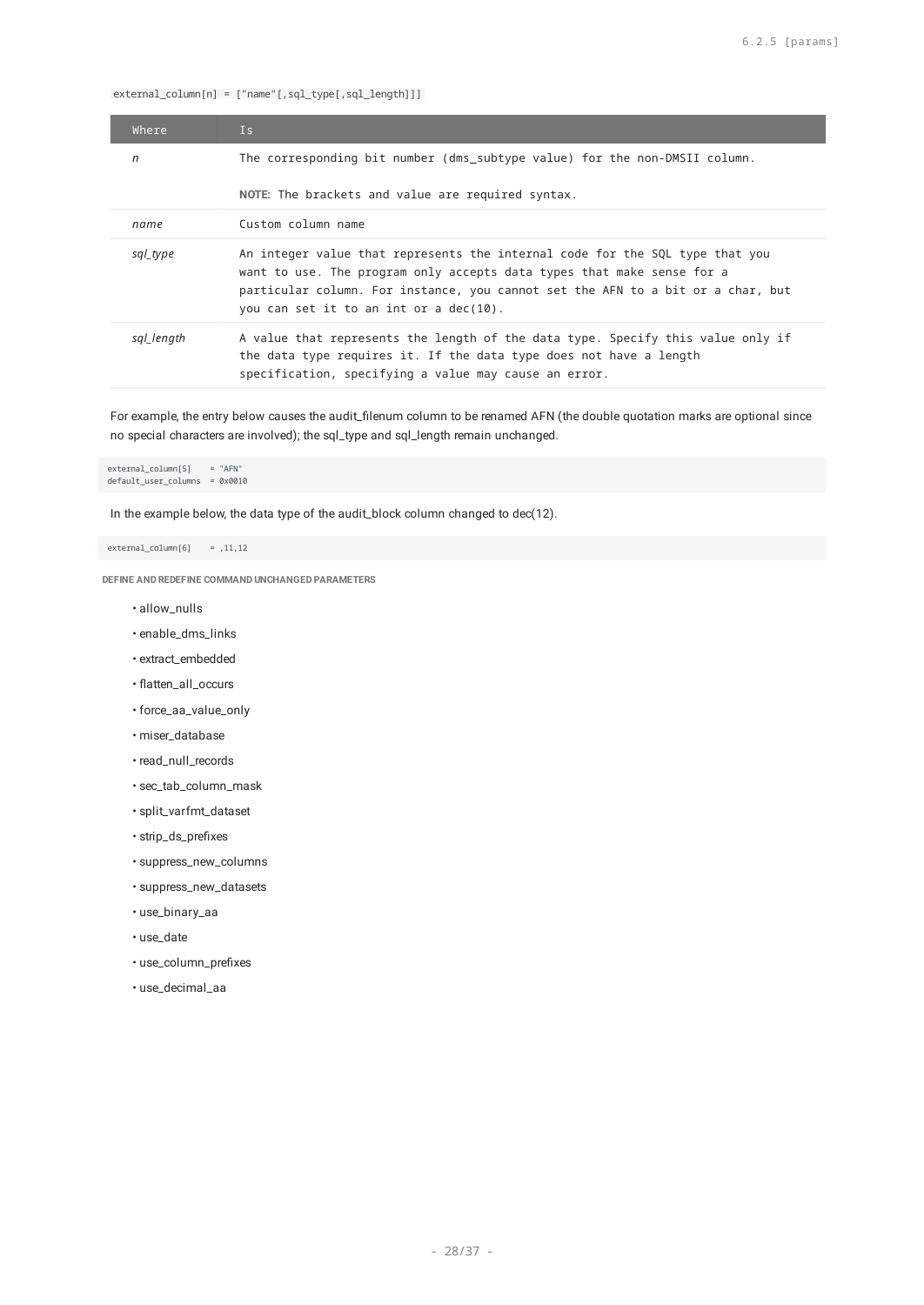### **Process and Clone Command Parameters {#b1iumwl7}**

**PROCESS AND CLONE COMMAND UNCHANGED PARAMETERS {#B1JL0WWD}**

See "Process and Clone Command Parameters" in Appendix C: Client Configuration of the Databridge Client Administrator's Guide for details.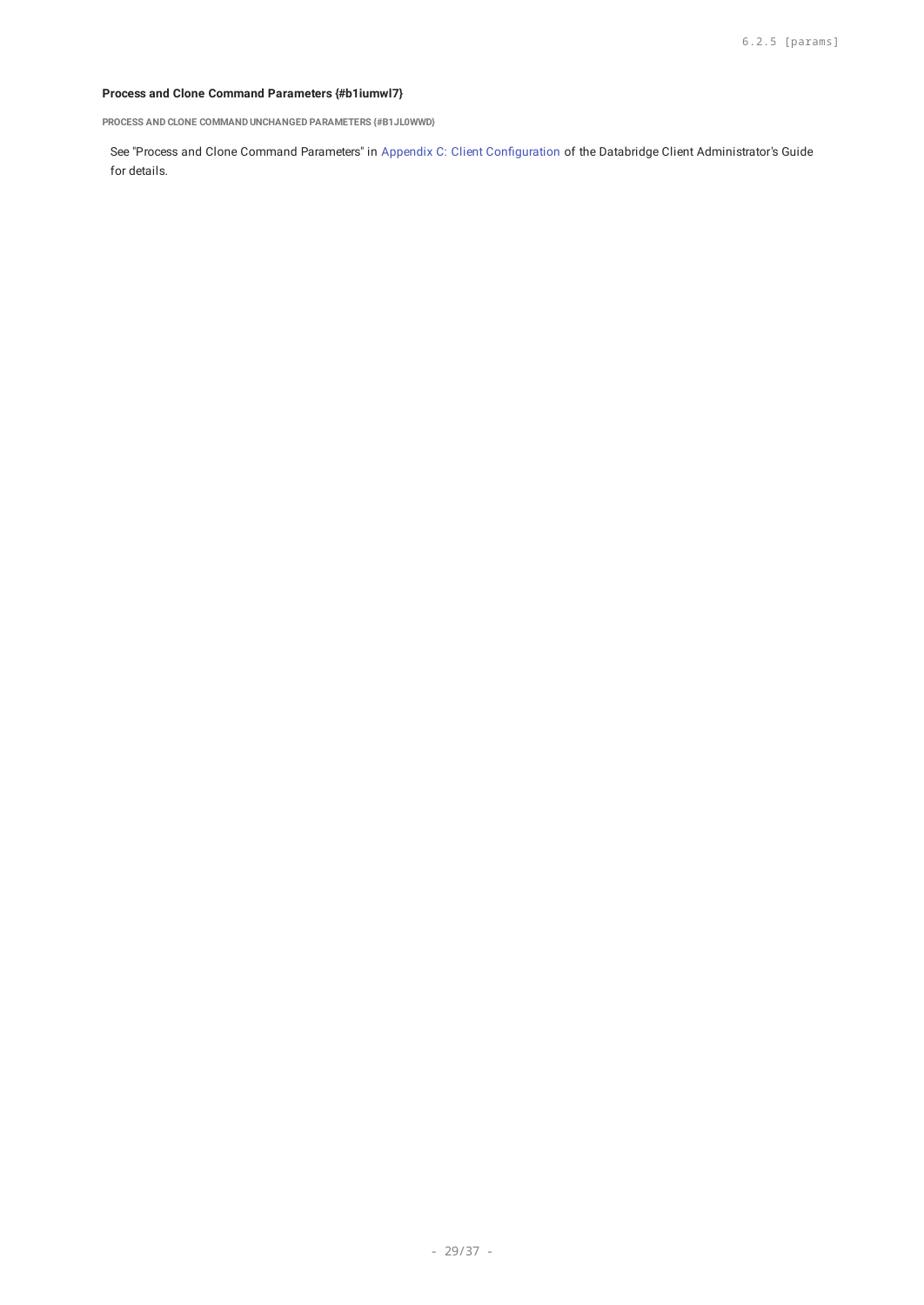- alpha\_error\_cutoff •
- automate\_virtuals •
- aux\_stmts •
- century\_break •
- commit\_absn\_inc •
- commit\_longtrans •
- commit\_time\_inc •
- commit\_txn\_inc •
- commit\_update\_inc •
- convert\_ctrl\_char •
- convert\_reversals •
- correct\_bad\_days •
- dbe\_dflt\_origin •
- defer\_fixup\_phase
- discard\_data\_errors •
- display\_bad\_data •
- enable\_doc\_records •
- engine\_workers
- error\_display\_limits •
- inhibit\_8\_bit\_data •
- inhibit\_console
- inhibit\_ctrl\_chars •
- linc\_century\_base
- keep\_undigits
- max\_discards •
- max\_retry\_secs •
- max\_srv\_idle\_time •
- max\_wait\_secs •
- months •
- n\_dmsii\_buffers •
- n\_update\_threads •
- null\_digit\_value •
- numeric\_data\_format •
- set\_blanks\_to\_null •
- set\_lincday0\_to\_null •
- show\_perf\_stats •
- show\_statistics •
- show\_table\_stats •
- sql\_exec\_timeout •
- statistics\_increment •
- stop\_after\_fixups •
- stop\_after\_gc\_reorg •
- stop\_on\_dbe\_mode\_chg •
- track\_vfds\_no links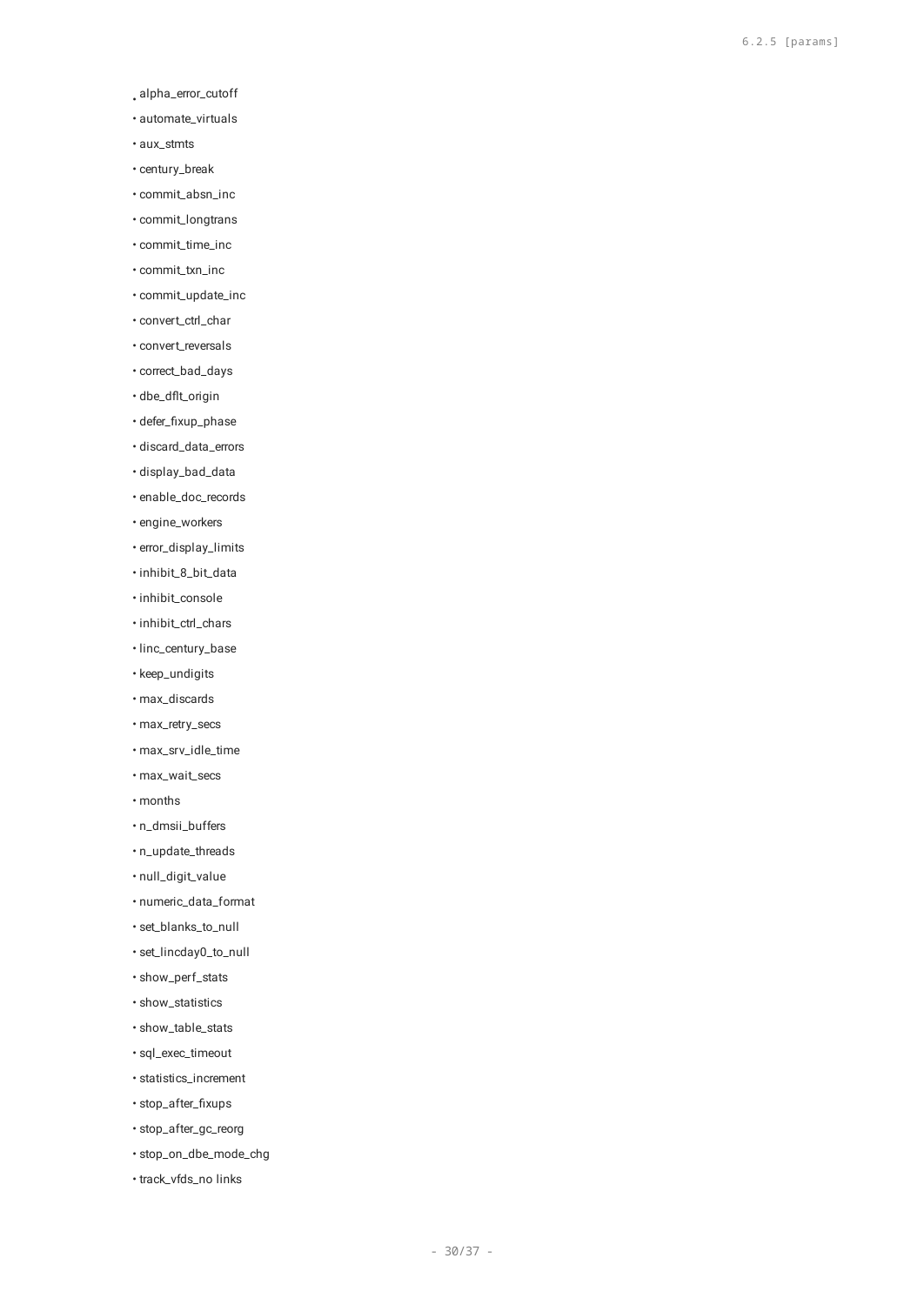# use\_dbwait •

use\_latest\_si •

#### **Server Option Parameters**

See Appendix C of the Client Administrator's Guide.

#### **Display Command Parameters**

See Appendix C of the Client Administrator's Guide.

#### **User Scripts Parameters**

See Appendix C of the Client Administrator's Guide.

### 6.2.6 [Scheduling]

See Appendix C of the Client Administrator's Guide.

### 6.2.7 [EbcdictoAscii]

See Appendix C of the Client Administrator's Guide.

#### 6.2.8 External Data Translation DLL Support

The Flat File Client does not currently use a data translation DLL, however, we could implement such a DLL to create UTF8 files, if the need arises.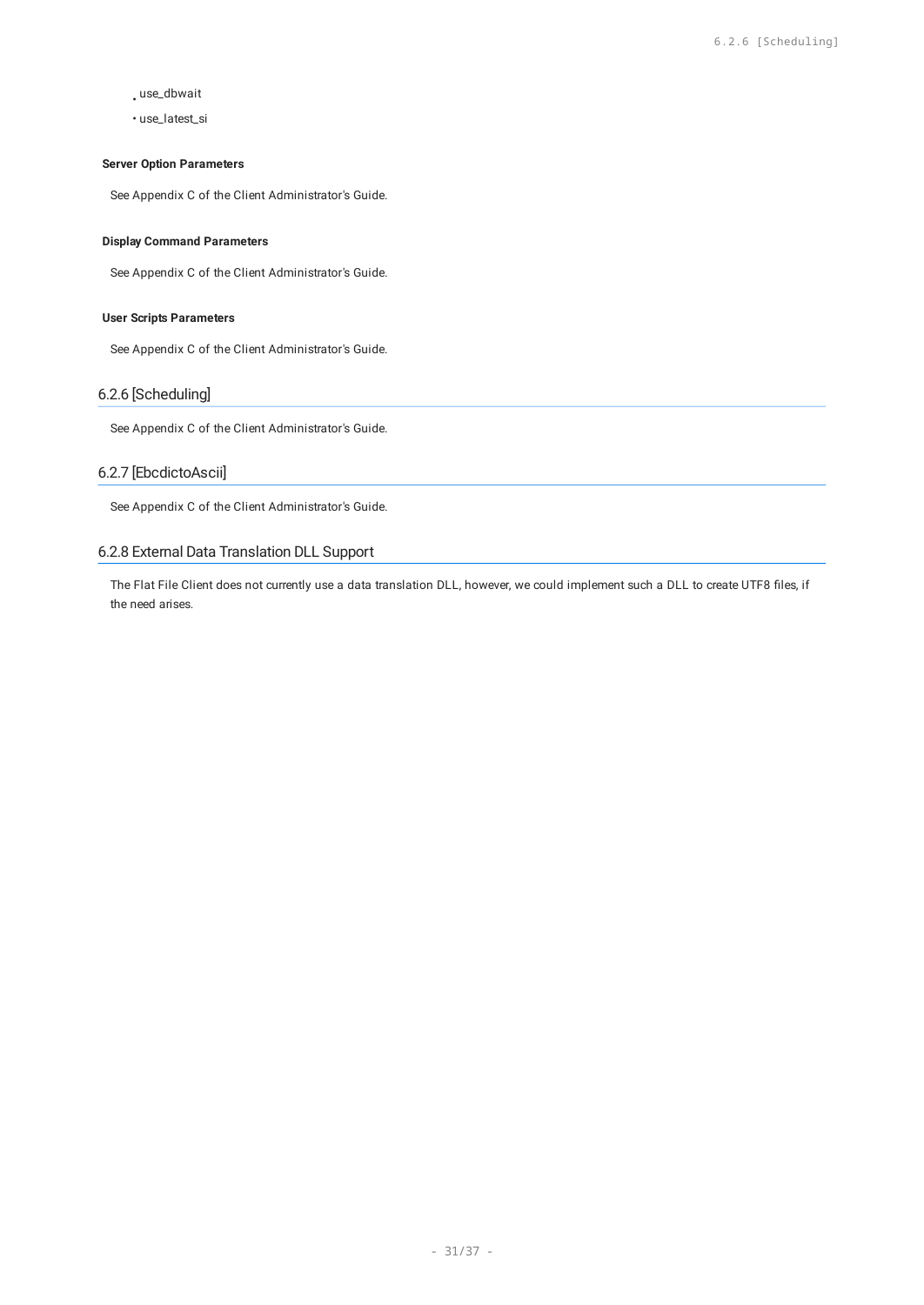# <span id="page-31-0"></span>7. Glossary of Terms

#### **absolute address (AA) value**

AA is a DMSII term that stands for absolute address. An absolute address value is an A Series WORD (48-bits in length). In the Databridge Client, AA is the hexadecimal representation (12 character strings containing the characters 0--9 and A--F) of the AA value on the host. Databridge Client uses the AA values to implement unique keys for the parent structures of embedded data set records. It also uses AA values to reference the records of data sets that do not have DMSII SETS with the NO DUPLICATES ALLOWED attribute.

AA values are not constant. Any DMSII reorganization (record conversion, file format, or garbage collection) changes these values.

Databridge Client supports numeric AA values that are stored as NUMBER(15) in Oracle and BIGINT in SQL Server. It also supports binary AA values that are stored as RAW(6) in Oracle and BIN/ARY(6) in SQL Server.

#### **Audit Files**

An audit file is created by DMSII and contains the raw format of changes made to the DMSII database by update programs. Audit file records contain the deletes, adds, and modifies that were made to the various structures. It can contain, for example, hours\', days\', or weeks\' worth of information.

Databridge uses the audit file for the raw data of each database change to exactly replicate the primary database. Databridge records the audit location (AFN, ABSN, SEG, IDX) between runs, so it can restart without losing any records.

If you set the DBEngine Read Active Audit option, Databridge can access the current audit file. If you do not set Read Active Audit = true in the DBEngine parameter file, Databridge can access audit information up to and including the current audit file minus one. The audit file contains the update level at the time the audit file was created. The update level in the audit file and the update level in the DESCRIPTION file used by Databridge must match before Databridge will update a replicated database.

When an audit file is closed, DMSII creates the next one in the series. Audit files are closed for several reasons, including the following:

- An operator closes the audit file with the mixnumber SM AUDIT CLOSE command.
- The audit file reaches the file size set in its DASDL.
- There is an I/O error on the audit file.
- There is not enough disk space for this audit file.
- The database update level changes due to database definition changes
- A Databridge accessory closed the file in preparation for the fixup phase after extracting records from a DMSII database.
- The current audit file could not be found.
- A file reorganization was executed to modify the DMSII structure.

#### **audit trail**

The audit trail contains all of the audit files generated for a database. The Databridge Engine reads the audit files to extract updates. It then passes the updates to the Client to be applied to the relational database. After the updates have been successfully extracted, the Client saves the state information, which includes the location in the audit trail from which the last group of updates for the data set were read.

#### **Batch Console**

The Batch Console automates routine Client tasks by allowing command files/shell scripts launched by the Databridge Client Manager to interact with the service.

**caching**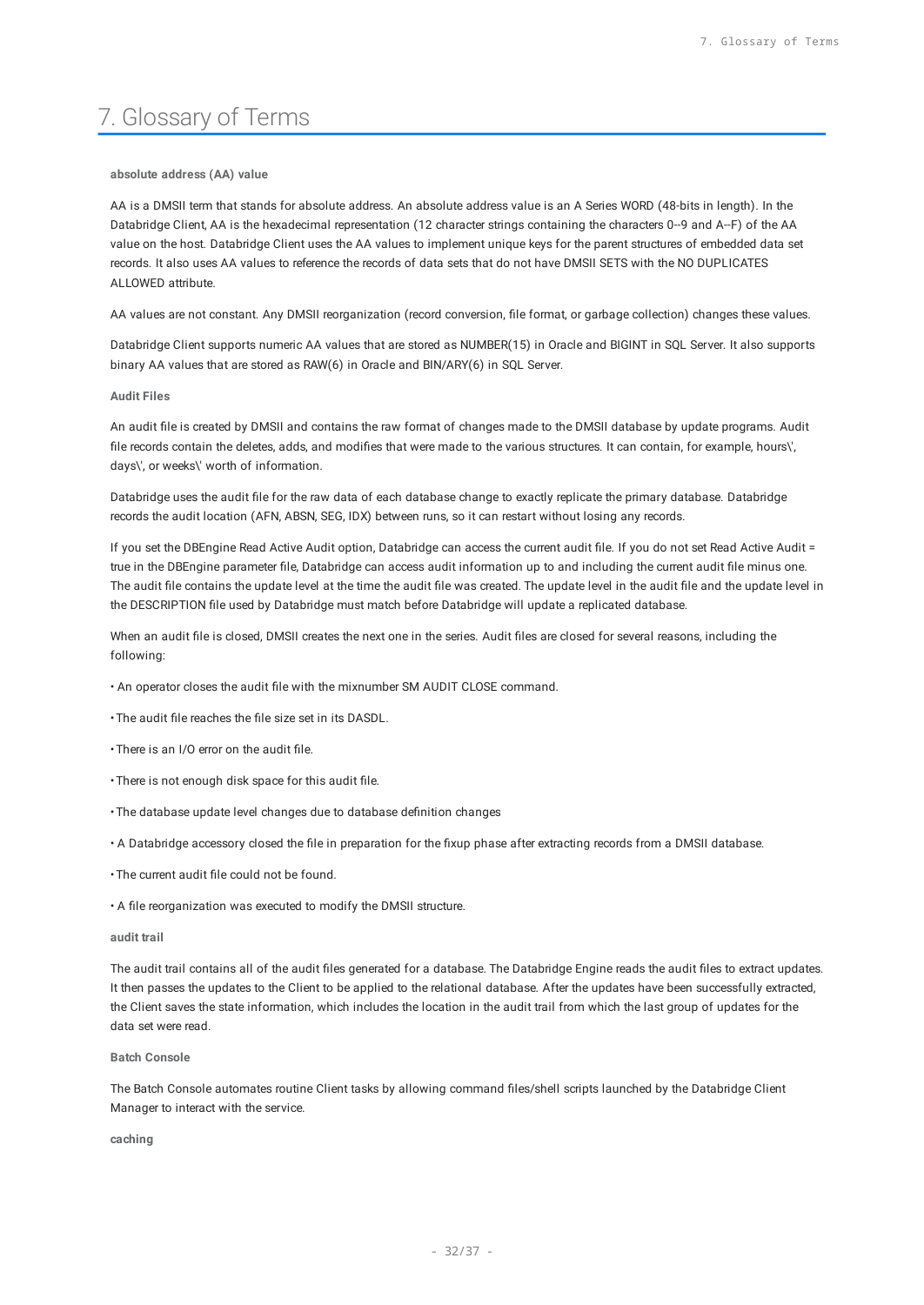A process that filters files before they\'re requested by the Databridge Client. Caching allows Databridge Enterprise Server to send Client data requests quickly and without placing an additional resource burden on the mainframe.

#### **client**

The client is the computer system that will receive DMSII records from the primary database. The client could be a Windows computer, a UNIX computer, or an MCP server. The client can have a relational or a DMSII database.

#### **cloning**

Cloning is the one-time process of generating a complete snapshot of a data set to another file. Cloning creates a static picture of a dynamic database. Databridge uses the DMSII data sets and the audit trail to ensure that the cloned data represents a synchronized snapshot of the data sets at a quiet point, even though other programs may be updating the database concurrently. Databridge clones only those data sets you specify.

Cloning is one phase of the database replication process. The other phase is tracking (or updating), which is the integration of database changes since the cloning.

#### **DASDL**

Data and Structure Definition Language (DASDL) is the language that defines DMSII databases. The DASDL must be compiled to create a DESCRIPTION file.

#### **data set**

A data set is a file structure in DMSII in which records are stored. It is similar to a table in a relational database. You can select the data sets you want to store in your replicated database.

#### **Databridge Director**

Databridge Director (also referred to as DBDirector) is a Windows Service installed with Enterprise Server that starts Enterprise Server whenever a connection request is received.

When you start your computer, DBDirector starts and reads the ListenPort registry value to determine which TCP/IP port communicates with Databridge Clients.

#### **Databridge Server**

Databridge Server is a generic term that can refer to either DBServer or DBEnterprise Server. The two are interchangeable as far as the Databridge Client is concerned.

**DBClient**

dbutility

DBClient (vs dbutility)

DBClient (vs dbutility)

data\_sources

**DBClient (vs dbutility)**

A Client program that is launched by the Client Manager service. DBClient handles the processing of DMSII data and updates the same as dbutility, except that it runs as a background run and uses the Client Console to display its output and interact with the operator.

#### **DBClntCfgServer**

A program that handles all requests from the Client Console specific to a data source. These requests include updating the Client configuration file, providing access to the Client control tables, and handling the Client Configurator. Like DBClient, this program is run by the Client Manager service as a background run.

**DBClntCfgServer**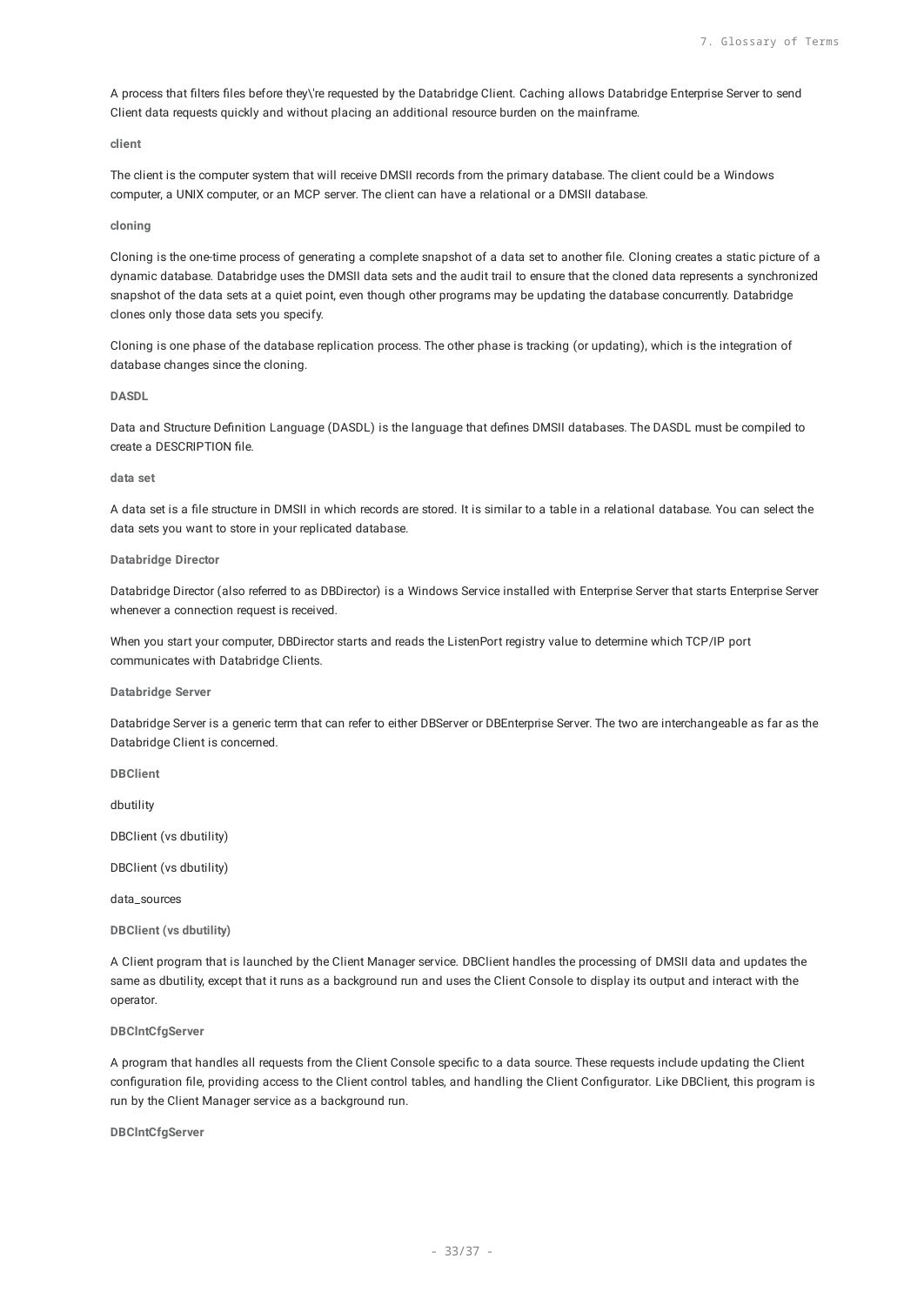A program that handles all requests from the Client Console specific to a data source. These requests include updating the Client configuration file, providing access to the Client control tables, and handling the Client Configurator. Like DBClient, this program is run by the Client Manager service as a background run.

#### **DBServer**

DBServer is a Databridge Host accessory that responds to Databridge Client requests for DMSII data or DMSII layout information and provides communications between the following components:

- DBEngine and Databridge Enterprise Server
- DBEngine and the Databridge Client

#### **Note**

When Enterprise Server is used with the Databridge Client. Enterprise Server takes over much of the functionality of DBServer and DBEngine.

#### **direct disk**

A replication method that allows Databridge Enterprise Server to clone and track DMSII data sets without using any significant mainframe resources. Direct disk replication requires a SAN (Storage Area Network) or Logical Disks configured to make MCP disks visible in Windows.

#### **entry point**

A procedure in a library object.

#### **extraction**

Extraction is the process of reading through a data set sequentially and writing those records to a file (either a secondary database or flat file).

#### **file format conversion**

A type of DMSII reorganization affects file size values (for example, AREASIZE, BLOCKSIZE, or TABLESIZE), but it does not change the layout of the records in a DMSII database.

#### **flat files**

A flat file is a plain text or mixed text and binary file which usually contains one record per line. Within the record, individual fields may be separated by delimiters, such as commas, or have a fixed length and be separated by padding. An example of a flat file is an address list that contains fields for *Name*and *Address*.

#### **garbage collection reorganization**

A garbage collection reorganization moves records around, but it doesn't change the layout of the DMSII database. Its primary function is to improve disk and/or I/O efficiency by eliminating the space occupied by deleted records. Optionally, a garbage collection reorganization reorders the remaining records in the same sequence as one of the sets.

#### **lag time**

The lag time is defined as the elapsed time between the time a record in the DMSII database is updated and the time where this update appears in the relational database. This value accounts for any difference between the clock on the mainframe and that on the client machine.

#### **mutex**

A mutex is an operating system resource that is used to implement a critical section and prevent multiple processes from updating the same variables at the same time.

#### **null record**

A record for a data set where every data item is null.

**null value**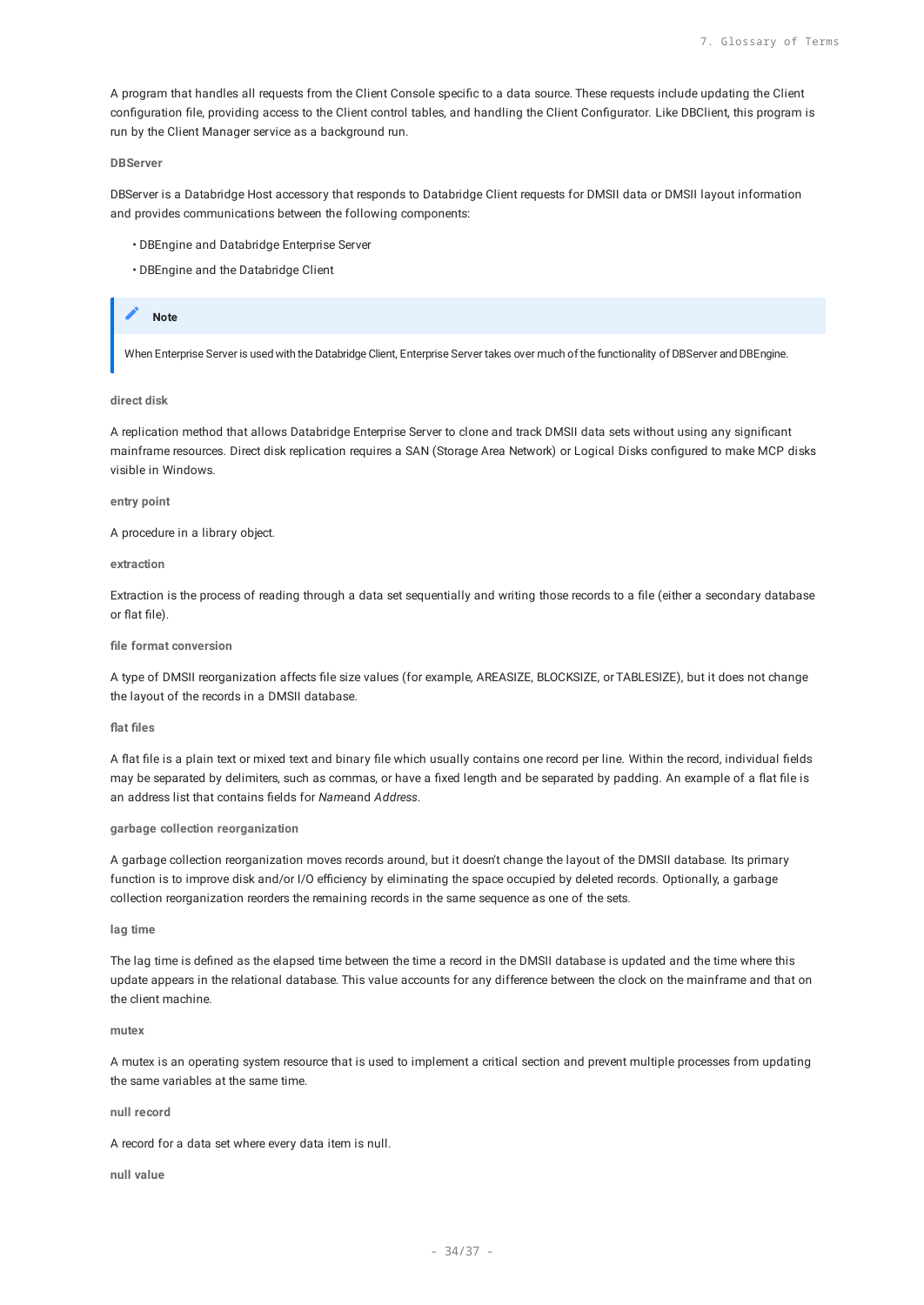The value defined in the DASDL to be NULL for a data item. If the DASDL does not explicitly specify a NULL value for a data item, the NULL value is all bits turned on.

#### **primary database**

This is the original DMSII database that resides on the host. Databridge replicates from the primary database to one or more client databases. The client databases can be another DMSII database or one of several relational databases. Compare this to the replicated (or secondary) database.

#### **quiet point (QPT)**

A quiet point is a point in the audit trail when the DMSII database is quiet and no program is in transaction state. This can occur naturally, or it can be forced by a DMSII sync point.

#### **record format conversion**

A type of DMSII reorganization that occurs when a data set or set (group of keys) is reordered or reformatted. It indicates that changes were made to a data set format, or to data items, such as changing the length of an item, for example, BANK-ID NUMBER (10) to BANK-ID NUMBER (15).

#### **record serial number (RSN)**

Record sequence numbers (RSN) are 48-bit quantities used by the Databridge Engine, in the case of DMSII XE, to uniquely identify a record. RSNs will always be used instead of AA values when available except for data sets having embedded data sets. RSNs are always static; they will not change after a garbage collection reorganization.

#### **reorganization**

Structural or formatting changes to records in the DMSII database, which may require parallel changes to (or re-cloning of) records in the secondary, or relational, database. See also glossentry\_title and glossentry\_title.

#### **replicated database**

The replicated database is the database that usually resides on the client machine and contains records cloned from the DMSII database. The replicated database is updated periodically with changes made to the primary (original) DMSII database. The periodic update (or tracking process) is explained later in this section. Compare this to the primary database.

#### **replication**

Replication is the ongoing process of cloning and tracking changes to a DMSII database.

#### **rollback**

A systematic restoration of the primary or secondary database to a previous state in which the problem or bad data is no longer found.

#### **secondary database**

The replicated database. The replicated database is the database that usually resides on the client machine and contains records cloned from the DMSII database. The replicated database is updated periodically with changes made to the primary (original) DMSII database. The periodic update (or tracking process) is explained later in this section. Compare this to the primary database.

#### **semaphores**

Operating system resources that are mainly used to implement thread synchronization and signaling.

#### **service**

The service (Windows) or daemon (UNIX) that automates most Client operations. It handles operator requests from the Client Console and routes all log and informational messages to the consoles.

#### **set**

An index into a data set. A set has an entry (key + pointer) for every record in the data set.

#### **state information**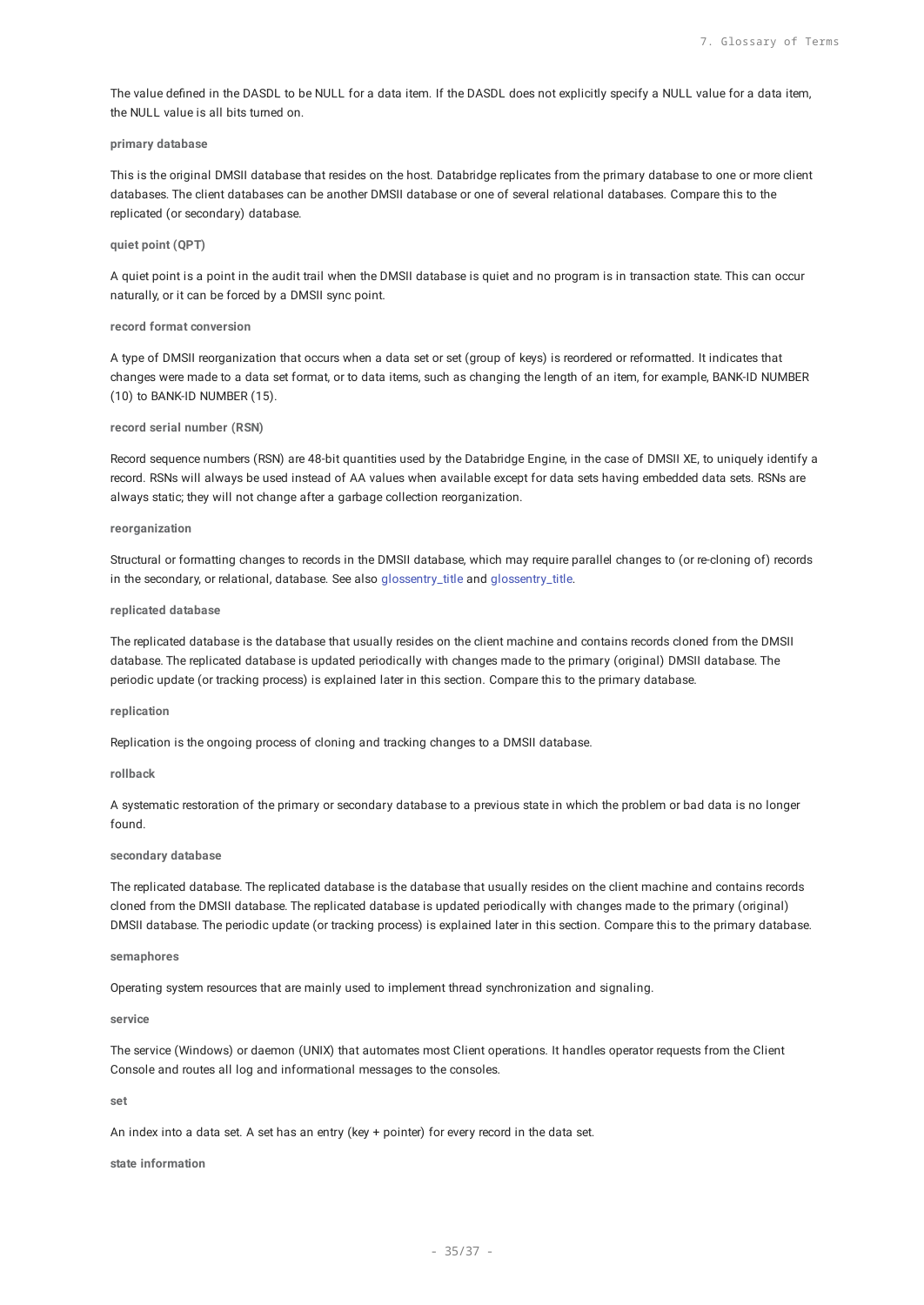Data stored in the DATASETS Client control table that reflects information about each of the cloned data sets. This information includes the current replication phase (MODE) of the data set. When the data set is successfully extracted, the information also includes the location in the DMSII audit trail from which the last group of updates for the data set was read. This consists of the audit file number (AFN), the audit block sequence number (ABSN), the segment number (SEG) and the index (INX) of the block within the audit file and the timestamp of the block in the audit trail.

**structure**

A data set, set, subset, access, or remap. Each structure has a unique number called the structure number.

**table**

A data structure in the client database corresponding to a data set or remap in the host DMSII database.

#### **tracking**

Tracking is an ongoing process for propagating changes made to records in the DMSII primary database to the replicated database after the initial clone. The Databridge Engine performs extraction as well as tracking.